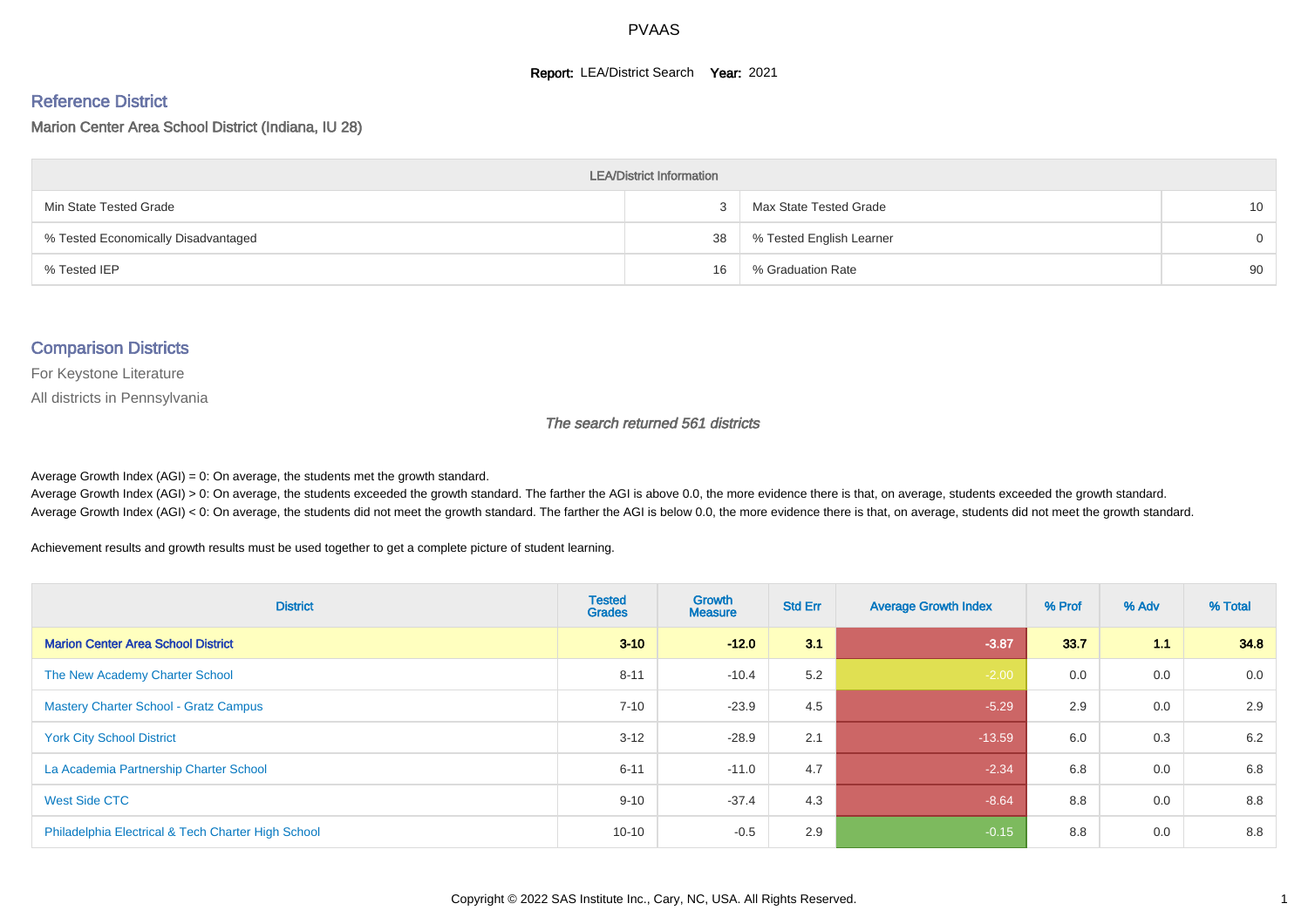| <b>District</b>                                                       | <b>Tested</b><br><b>Grades</b> | <b>Growth</b><br><b>Measure</b> | <b>Std Err</b> | <b>Average Growth Index</b> | % Prof | % Adv   | % Total |
|-----------------------------------------------------------------------|--------------------------------|---------------------------------|----------------|-----------------------------|--------|---------|---------|
| <b>Marion Center Area School District</b>                             | $3 - 10$                       | $-12.0$                         | 3.1            | $-3.87$                     | 33.7   | 1.1     | 34.8    |
| Esperanza Cyber Charter School                                        | $3 - 11$                       | 7.1                             | 6.1            | 1.16                        | 9.1    | 0.0     | 9.1     |
| <b>Innovative Arts Academy Charter School</b>                         | $6 - 11$                       | $-9.1$                          | 3.7            | $-2.44$                     | 9.5    | 0.0     | 9.5     |
| Propel Charter School - Braddock Hills                                | $3 - 11$                       | $-13.6$                         | 3.6            | $-3.81$                     | 9.7    | 1.6     | 11.3    |
| <b>Aliquippa School District</b>                                      | $3 - 11$                       | $-9.0$                          | 4.2            | $-2.14$                     | 11.0   | 0.0     | 11.0    |
| <b>Clairton City School District</b>                                  | $3 - 11$                       | 3.5                             | 3.7            | 0.95                        | 13.4   | 0.0     | 13.4    |
| <b>Sto-Rox School District</b>                                        | $3 - 10$                       | 6.6                             | 3.7            | 1.80                        | 13.4   | 0.0     | 13.4    |
| People For People Charter School                                      | $3 - 12$                       | 13.3                            | 5.5            | 2.43                        | 13.5   | 0.0     | 13.5    |
| <b>Propel Charter School-Montour</b>                                  | $3 - 10$                       | $-10.7$                         | 3.9            | $-2.71$                     | 13.7   | 0.0     | 13.7    |
| <b>Chester-Upland School District</b>                                 | $3 - 11$                       | $-0.3$                          | 2.7            | $-0.09$                     | 13.8   | 0.8     | 14.6    |
| <b>Dauphin County Technical School</b>                                | $9 - 11$                       | $-45.5$                         | 2.6            | $-17.72$                    | 14.4   | $2.5\,$ | 16.9    |
| <b>Steelton-Highspire School District</b>                             | $3 - 11$                       | $-11.8$                         | 3.5            | $-3.40$                     | 14.5   | 0.0     | 14.5    |
| <b>Universal Audenried Charter School</b>                             | $9 - 11$                       | $-5.8$                          | 2.4            | $-2.40$                     | 14.6   | 0.0     | 14.6    |
| <b>Lancaster School District</b>                                      | $3 - 12$                       | $-15.8$                         | 1.5            | $-10.90$                    | 14.6   | 2.3     | 16.9    |
| Dr Robert Ketterer Charter School Inc                                 | $6 - 12$                       | 10.1                            | 5.0            | 2.04                        | 14.9   | 0.4     | 15.3    |
| <b>Sugar Valley Rural Charter School</b>                              | $3 - 11$                       | $-11.0$                         | 4.5            | $-2.46$                     | 14.9   | 0.0     | 14.9    |
| Preparatory Charter School Of Mathematics, Science, Tech, And Careers | $9 - 10$                       | $-4.0$                          | 2.5            | $-1.59$                     | 15.0   | $0.0\,$ | 15.0    |
| <b>Harrisburg City School District</b>                                | $3 - 11$                       | $-0.4$                          | 2.1            | $-0.19$                     | 15.1   | 0.4     | 15.5    |
| Maritime Academy Charter School                                       | $3 - 10$                       | $-11.4$                         | 3.5            | $-3.29$                     | 15.2   | 0.0     | 15.2    |
| <b>Propel Charter School-Homestead</b>                                | $3 - 11$                       | $-11.7$                         | 4.1            | $-2.84$                     | 15.9   | 0.0     | 15.9    |
| Perseus House Charter School Of Excellence                            | $6 - 11$                       | $-5.2$                          | 3.0            | $-1.72$                     | 16.5   | 0.0     | 16.5    |
| <b>Tech Freire Charter School</b>                                     | $9 - 11$                       | 9.3                             | 2.9            | 3.26                        | 18.0   | 1.1     | 19.1    |
| <b>Farrell Area School District</b>                                   | $3 - 11$                       | $-10.4$                         | 4.3            | $-2.41$                     | 19.0   | 0.0     | 19.0    |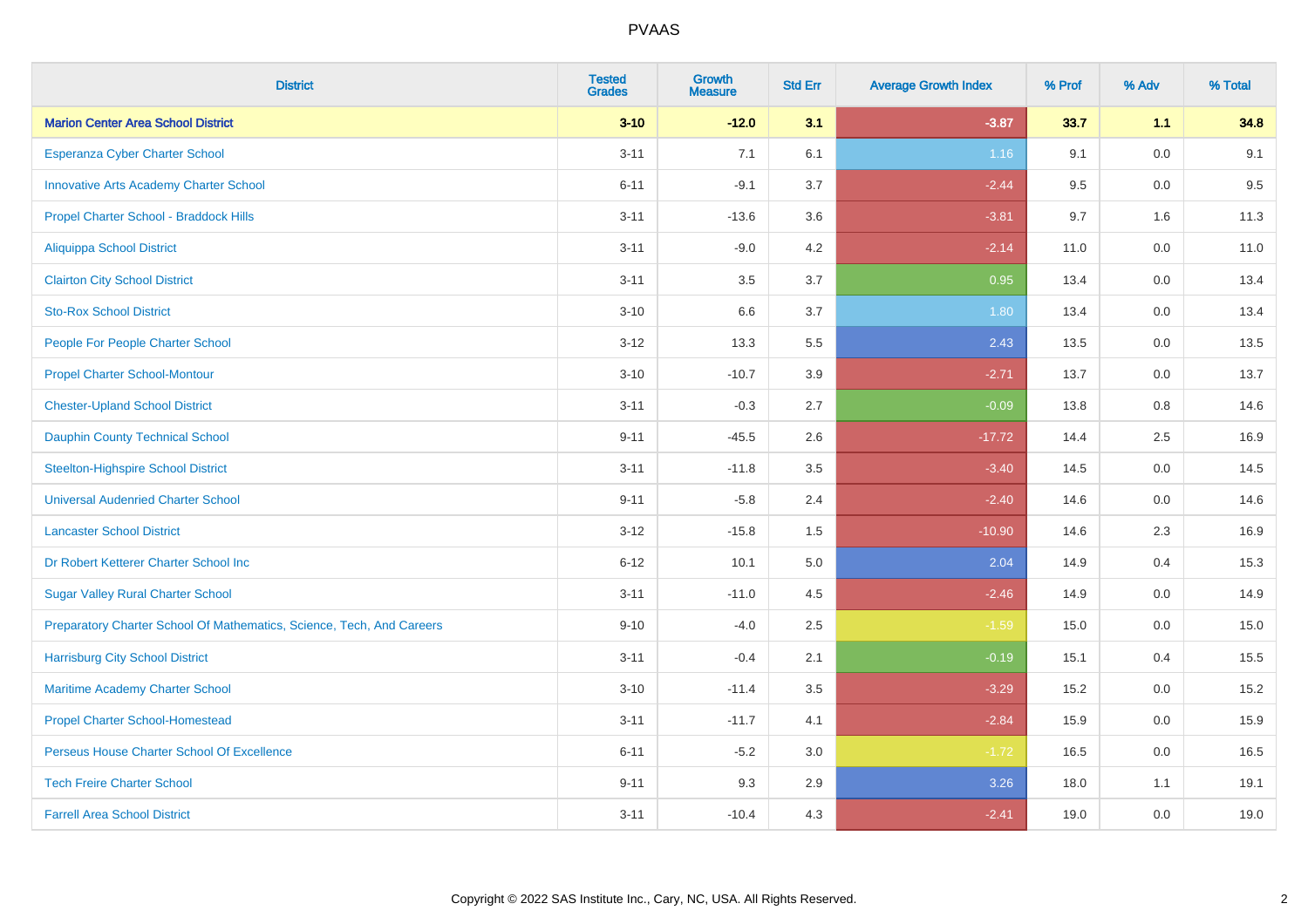| <b>District</b>                                        | <b>Tested</b><br><b>Grades</b> | <b>Growth</b><br><b>Measure</b> | <b>Std Err</b> | <b>Average Growth Index</b> | % Prof | % Adv   | % Total |
|--------------------------------------------------------|--------------------------------|---------------------------------|----------------|-----------------------------|--------|---------|---------|
| <b>Marion Center Area School District</b>              | $3 - 10$                       | $-12.0$                         | 3.1            | $-3.87$                     | 33.7   | 1.1     | 34.8    |
| <b>Rochester Area School District</b>                  | $3 - 11$                       | $-13.2$                         | 4.6            | $-2.89$                     | 19.5   | 1.3     | 20.8    |
| Philipsburg-Osceola Area School District               | $3 - 11$                       | $-24.8$                         | 3.3            | $-7.43$                     | 19.7   | 2.6     | 22.4    |
| <b>Lawrence County CTC</b>                             | $10 - 11$                      | $-21.7$                         | 3.6            | $-6.05$                     | 19.8   | $0.0\,$ | 19.8    |
| <b>Gillingham Charter School</b>                       | $3 - 11$                       | $-4.4$                          | 5.6            | $-0.77$                     | 20.8   | 8.3     | 29.2    |
| Mastery Charter School - Shoemaker Campus              | $7 - 10$                       | 4.1                             | 3.0            | 1.34                        | 20.9   | 3.3     | 24.2    |
| Multicultural Academy Charter School                   | $9 - 11$                       | 9.5                             | 3.5            | 2.69                        | 22.0   | 0.0     | 22.0    |
| <b>Turkeyfoot Valley Area School District</b>          | $3 - 12$                       | $-4.3$                          | 5.6            | $-0.76$                     | 22.0   | 5.1     | 27.1    |
| <b>Columbia-Montour AVTS</b>                           | $9 - 10$                       | $-12.5$                         | 3.0            | $-4.16$                     | 22.3   | 0.6     | 22.9    |
| <b>Tacony Academy Charter School</b>                   | $3 - 11$                       | $-14.7$                         | 3.0            | $-4.82$                     | 22.4   | 1.8     | 24.1    |
| Jefferson County-Dubois AVTS                           | $9 - 11$                       | $-16.2$                         | 3.9            | $-4.16$                     | 23.0   | 0.0     | 23.0    |
| <b>Williams Valley School District</b>                 | $3 - 11$                       | $-7.3$                          | 3.4            | $-2.13$                     | 23.2   | 0.0     | 23.2    |
| <b>Chester Charter Scholars Academy Charter School</b> | $3 - 12$                       | 8.4                             | 4.1            | 2.03                        | 23.4   | 0.0     | 23.4    |
| Norristown Area School District                        | $3 - 12$                       | $-12.8$                         | 1.6            | $-7.98$                     | 23.5   | 2.3     | 25.7    |
| Lincoln Leadership Academy Charter School              | $3 - 12$                       | 14.2                            | 6.4            | 2.22                        | 23.5   | 0.0     | 23.5    |
| <b>Executive Education Academy Charter School</b>      | $3 - 10$                       | $-6.5$                          | 3.1            | $-2.08$                     | 23.7   | 2.2     | 25.8    |
| <b>Lebanon School District</b>                         | $3 - 11$                       | $-1.6$                          | 1.9            | $-0.80$                     | 24.4   | 2.6     | 27.0    |
| <b>Reading School District</b>                         | $3 - 11$                       | 10.1                            | 1.4            | $7.25$                      | 24.7   | 2.4     | 27.2    |
| Imhotep Institute Charter High School                  | $9 - 11$                       | $-5.3$                          | 5.8            | $-0.92$                     | 25.0   | 0.0     | 25.0    |
| <b>Allentown City School District</b>                  | $3 - 12$                       | 5.3                             | 1.4            | 3.88                        | 25.3   | 2.7     | 28.0    |
| <b>Erie City School District</b>                       | $3 - 12$                       | $-14.5$                         | 1.6            | $-9.26$                     | 25.4   | 3.0     | 28.4    |
| <b>Greater Johnstown School District</b>               | $3 - 11$                       | $-3.1$                          | 2.6            | $-1.19$                     | 26.1   | 0.0     | 26.1    |
| <b>Mahanoy Area School District</b>                    | $3 - 10$                       | $-9.0$                          | 3.6            | $-2.49$                     | 26.2   | 1.6     | 27.9    |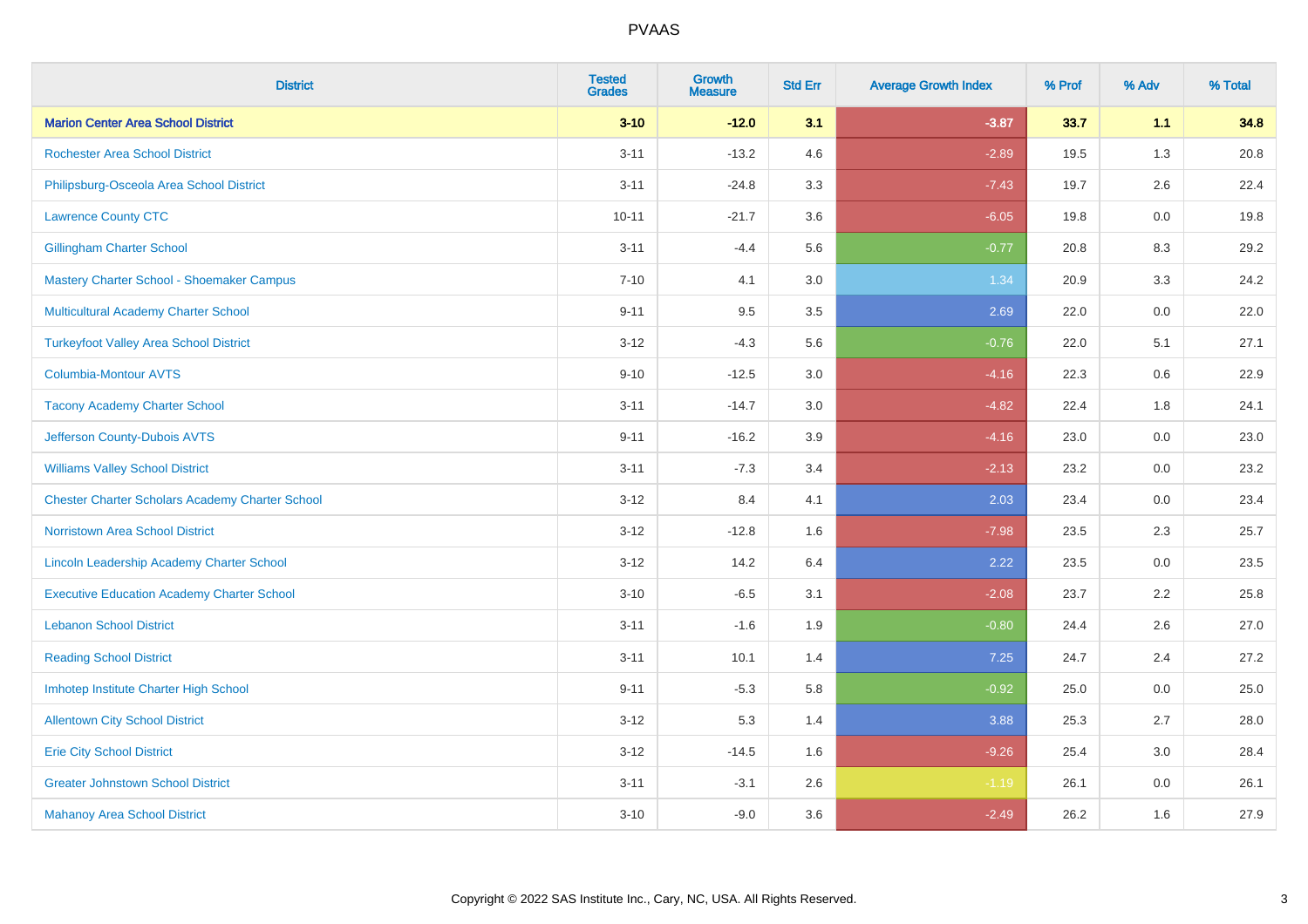| <b>District</b>                                  | <b>Tested</b><br><b>Grades</b> | <b>Growth</b><br><b>Measure</b> | <b>Std Err</b> | <b>Average Growth Index</b> | % Prof | % Adv | % Total |
|--------------------------------------------------|--------------------------------|---------------------------------|----------------|-----------------------------|--------|-------|---------|
| <b>Marion Center Area School District</b>        | $3 - 10$                       | $-12.0$                         | 3.1            | $-3.87$                     | 33.7   | 1.1   | 34.8    |
| Community Academy Of Philadelphia Charter School | $3 - 11$                       | 5.8                             | 2.7            | 2.12                        | 26.7   | 0.9   | 27.6    |
| <b>Roberto Clemente Charter School</b>           | $3 - 12$                       | 2.2                             | 4.9            | 0.45                        | 27.5   | 5.0   | 32.5    |
| Salisbury-Elk Lick School District               | $3 - 11$                       | $-13.5$                         | 5.9            | $-2.30$                     | 27.8   | 0.0   | 27.8    |
| <b>Shade-Central City School District</b>        | $3 - 11$                       | $-5.9$                          | 4.6            | $-1.28$                     | 27.8   | 0.0   | 27.8    |
| <b>Mastery Charter School - Pickett Campus</b>   | $6 - 10$                       | 5.6                             | 5.7            | 1.00                        | 27.8   | 0.0   | 27.8    |
| Northern Lehigh School District                  | $3 - 12$                       | $-10.4$                         | 2.7            | $-3.82$                     | 28.0   | 9.3   | 37.3    |
| Northern Lebanon School District                 | $3 - 11$                       | 0.4                             | 2.5            | 0.15                        | 28.0   | 3.0   | 31.0    |
| <b>Keystone Education Center Charter School</b>  | $3 - 12$                       | $-12.9$                         | 5.9            | $-2.19$                     | 28.0   | 0.0   | 28.0    |
| <b>Port Allegany School District</b>             | $3 - 11$                       | 4.4                             | 3.6            | 1.21                        | 28.1   | 9.4   | 37.5    |
| <b>Williamsburg Community School District</b>    | $3 - 11$                       | $-14.3$                         | 4.1            | $-3.48$                     | 28.3   | 0.0   | 28.3    |
| <b>Shenandoah Valley School District</b>         | $3 - 11$                       | 9.7                             | 3.9            | 2.49                        | 28.3   | 5.0   | 33.3    |
| <b>MaST Community Charter School II</b>          | $3 - 10$                       | 4.4                             | 3.2            | 1.37                        | 28.4   | 3.4   | 31.8    |
| <b>Mastery Charter School - Thomas Campus</b>    | $3 - 10$                       | 2.1                             | 6.2            | 0.33                        | 28.6   | 0.0   | 28.6    |
| Urban Pathways 6-12 Charter School               | $6 - 11$                       | 4.8                             | 6.4            | 0.75                        | 28.6   | 0.0   | 28.6    |
| <b>Columbia Borough School District</b>          | $3 - 12$                       | $-3.1$                          | 3.5            | $-0.89$                     | 29.5   | 1.9   | 31.4    |
| <b>Penns Manor Area School District</b>          | $3 - 12$                       | $-17.0$                         | 3.7            | $-4.52$                     | 29.7   | 3.1   | 32.8    |
| <b>Pottstown School District</b>                 | $3 - 12$                       | $-4.0$                          | 2.4            | $-1.68$                     | 29.8   | 1.2   | 31.0    |
| <b>Washington School District</b>                | $3 - 11$                       | $-4.9$                          | 2.8            | $-1.76$                     | 30.1   | 2.4   | 32.5    |
| Morrisville Borough School District              | $3 - 11$                       | 4.8                             | 4.3            | 1.10                        | 30.2   | 2.3   | 32.6    |
| <b>Mckeesport Area School District</b>           | $3 - 12$                       | 9.0                             | 2.4            | 3.72                        | 31.0   | 4.5   | 35.5    |
| <b>KIPP Dubois Charter School</b>                | $9 - 10$                       | 4.7                             | 3.3            | 1.40                        | 31.0   | 1.4   | 32.4    |
| <b>Bristol Township School District</b>          | $3 - 11$                       | $-13.9$                         | 2.0            | $-7.05$                     | 31.0   | 3.7   | 34.7    |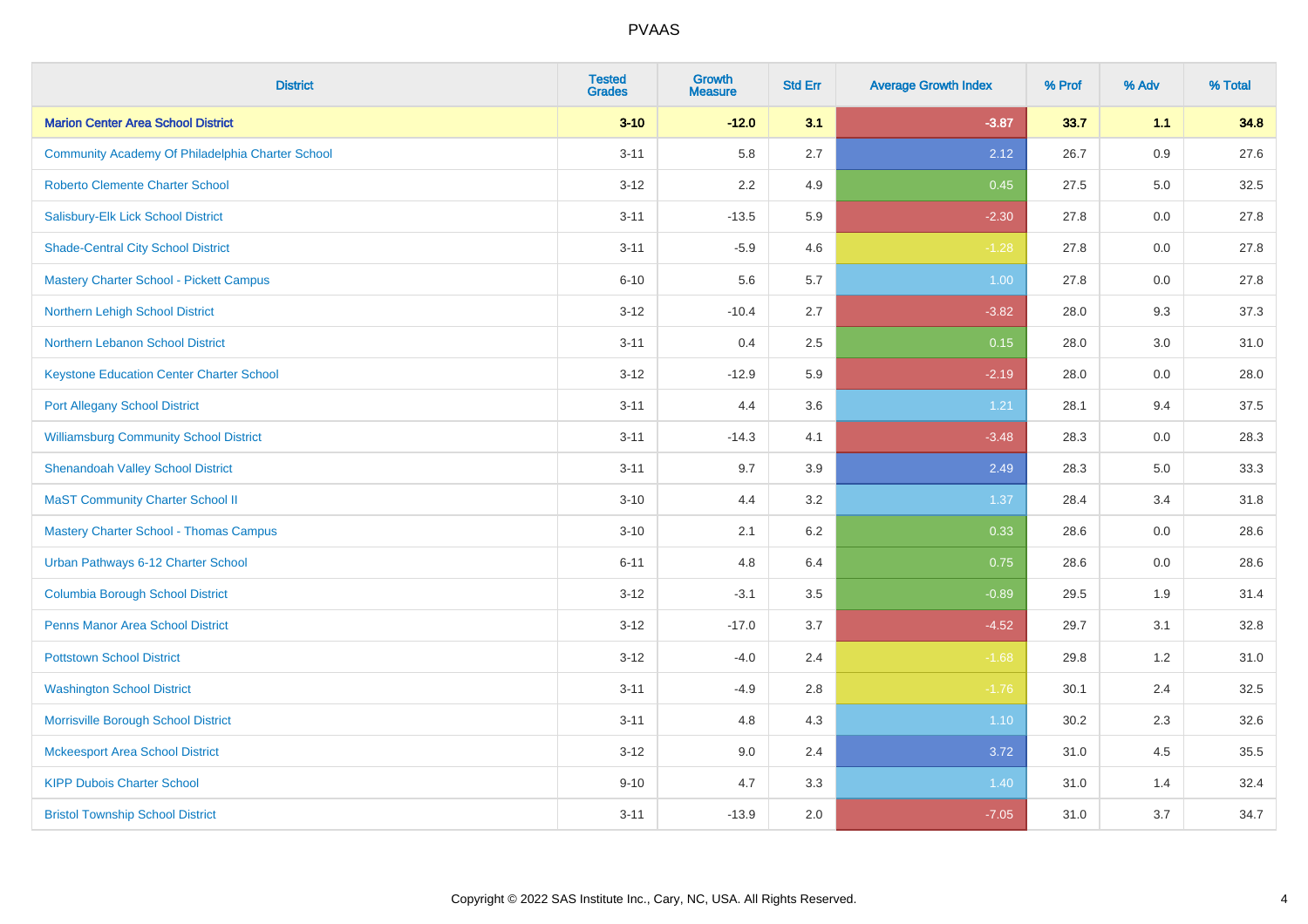| <b>District</b>                              | <b>Tested</b><br><b>Grades</b> | <b>Growth</b><br><b>Measure</b> | <b>Std Err</b> | <b>Average Growth Index</b> | % Prof | % Adv   | % Total  |
|----------------------------------------------|--------------------------------|---------------------------------|----------------|-----------------------------|--------|---------|----------|
| <b>Marion Center Area School District</b>    | $3 - 10$                       | $-12.0$                         | 3.1            | $-3.87$                     | 33.7   | 1.1     | 34.8     |
| <b>Woodland Hills School District</b>        | $3 - 12$                       | $3.2\,$                         | 2.6            | 1.22                        | 31.4   | $3.6\,$ | $35.0\,$ |
| <b>Redbank Valley School District</b>        | $3 - 11$                       | $-9.5$                          | 3.4            | $-2.77$                     | 31.5   | 4.9     | 36.4     |
| <b>East Allegheny School District</b>        | $3 - 11$                       | $-6.3$                          | 3.3            | $-1.87$                     | 31.9   | 9.7     | 41.7     |
| <b>Mount Union Area School District</b>      | $3 - 10$                       | $-6.1$                          | 3.1            | $-1.97$                     | 32.2   | 3.4     | 35.6     |
| Esperanza Academy Charter School             | $4 - 11$                       | 4.0                             | 2.5            | 1.61                        | 32.4   | 0.7     | 33.1     |
| <b>Achievement House Charter School</b>      | $7 - 11$                       | $-0.7$                          | 4.0            | $-0.17$                     | 32.5   | 2.6     | 35.1     |
| Southern Huntingdon County School District   | $3 - 11$                       | $-12.9$                         | 3.2            | $-3.98$                     | 32.5   | 2.5     | 35.0     |
| <b>New Castle Area School District</b>       | $3 - 12$                       | $-6.4$                          | 2.4            | $-2.66$                     | 32.5   | 4.3     | 36.8     |
| <b>Union School District</b>                 | $3 - 12$                       | 2.3                             | 4.2            | 0.54                        | 32.6   | 7.0     | 39.5     |
| Penn Hills School District                   | $3 - 11$                       | $-7.6$                          | 2.6            | $-2.94$                     | 33.1   | 0.7     | 33.8     |
| <b>Shikellamy School District</b>            | $3 - 10$                       | $-22.3$                         | 2.5            | $-8.92$                     | 33.3   | 6.1     | 39.5     |
| Jim Thorpe Area School District              | $3 - 11$                       | $-5.8$                          | 2.7            | $-2.19$                     | 33.3   | 7.4     | 40.7     |
| <b>Austin Area School District</b>           | $3 - 11$                       | $-5.7$                          | 6.4            | $-0.90$                     | 33.3   | 5.6     | 38.9     |
| Hope For Hyndman Charter School              | $3 - 11$                       | $-2.0$                          | 6.1            | $-0.32$                     | 33.3   | 0.0     | 33.3     |
| <b>Harmony Area School District</b>          | $3 - 10$                       | 4.5                             | 6.3            | 0.72                        | 33.3   | 13.3    | 46.7     |
| <b>Marion Center Area School District</b>    | $3 - 10$                       | $-12.0$                         | 3.1            | $-3.87$                     | 33.7   | 1.1     | 34.8     |
| <b>Cornell School District</b>               | $3 - 11$                       | $-1.6$                          | 5.0            | $-0.32$                     | 33.8   | 1.5     | 35.4     |
| <b>Northeast Bradford School District</b>    | $3 - 10$                       | $-3.1$                          | 4.0            | $-0.78$                     | 33.9   | 3.4     | 37.3     |
| <b>Pittsburgh School District</b>            | $3 - 11$                       | $-3.3$                          | 1.1            | $-3.04$                     | 33.9   | 8.2     | 42.1     |
| <b>Dunmore School District</b>               | $3 - 11$                       | $-7.7$                          | 2.9            | $-2.62$                     | 34.0   | 7.2     | 41.2     |
| <b>Blacklick Valley School District</b>      | $3 - 11$                       | 8.0                             | 4.3            | 1.85                        | 34.1   | 0.0     | 34.1     |
| <b>Big Beaver Falls Area School District</b> | $3 - 11$                       | $-3.9$                          | 3.3            | $-1.18$                     | 34.1   | 3.5     | 37.6     |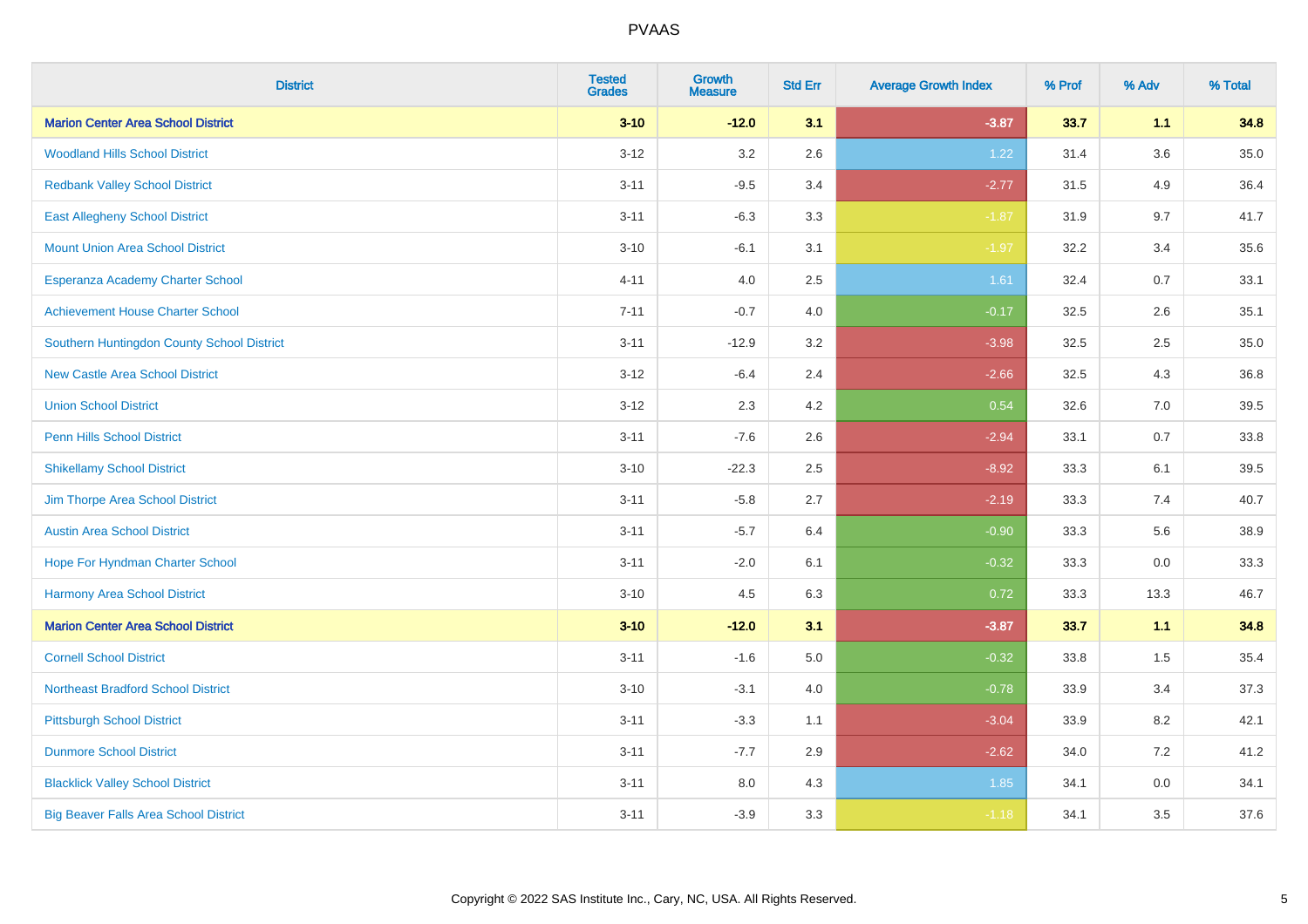| <b>District</b>                                | <b>Tested</b><br><b>Grades</b> | <b>Growth</b><br><b>Measure</b> | <b>Std Err</b> | <b>Average Growth Index</b> | % Prof | % Adv | % Total |
|------------------------------------------------|--------------------------------|---------------------------------|----------------|-----------------------------|--------|-------|---------|
| <b>Marion Center Area School District</b>      | $3 - 10$                       | $-12.0$                         | 3.1            | $-3.87$                     | 33.7   | 1.1   | 34.8    |
| <b>Southern Fulton School District</b>         | $3 - 11$                       | $-23.7$                         | 4.4            | $-5.37$                     | 34.2   | 10.5  | 44.7    |
| <b>Muhlenberg School District</b>              | $3 - 10$                       | 4.0                             | 1.9            | 2.10                        | 34.2   | 2.6   | 36.8    |
| <b>Brownsville Area School District</b>        | $3 - 12$                       | $-7.2$                          | 3.9            | $-1.83$                     | 34.4   | 6.1   | 40.5    |
| <b>Tidioute Community Charter School</b>       | $3 - 11$                       | 5.7                             | 5.1            | 1.11                        | 34.4   | 21.9  | 56.2    |
| <b>Carbon Career &amp; Technical Institute</b> | $9 - 11$                       | $-5.7$                          | 3.6            | $-1.59$                     | 34.5   | 1.2   | 35.7    |
| <b>Northwest Area School District</b>          | $3 - 10$                       | $-10.0$                         | 3.8            | $-2.59$                     | 34.6   | 7.3   | 41.8    |
| <b>West Middlesex Area School District</b>     | $3 - 10$                       | $-8.4$                          | 3.8            | $-2.21$                     | 34.9   | 2.8   | 37.6    |
| <b>Annville-Cleona School District</b>         | $3 - 12$                       | $-12.1$                         | 2.7            | $-4.46$                     | 34.9   | 7.8   | 42.6    |
| <b>Carmichaels Area School District</b>        | $3 - 10$                       | $-9.3$                          | 3.3            | $-2.81$                     | 35.1   | 1.4   | 36.5    |
| <b>Bethlehem-Center School District</b>        | $3 - 10$                       | 8.1                             | 3.3            | 2.46                        | 35.1   | 1.4   | 36.5    |
| <b>Wilkes-Barre Area School District</b>       | $3 - 11$                       | 0.1                             | 3.2            | 0.02                        | 35.5   | 5.4   | 40.9    |
| <b>William Penn School District</b>            | $3 - 12$                       | 8.3                             | 2.1            | 3.99                        | 35.6   | 3.0   | 38.7    |
| <b>Bucks County Technical High School</b>      | $9 - 10$                       | $-12.0$                         | 2.5            | $-4.84$                     | 35.9   | 3.2   | 39.2    |
| Susquehanna Township School District           | $3 - 12$                       | $-5.8$                          | 2.7            | $-2.17$                     | 36.0   | 5.6   | 41.6    |
| <b>Forest Area School District</b>             | $3 - 11$                       | $-4.4$                          | 5.4            | $-0.81$                     | 36.2   | 2.1   | 38.3    |
| <b>Westmont Hilltop School District</b>        | $3 - 11$                       | $-4.0$                          | 2.8            | $-1.40$                     | 36.3   | 13.3  | 49.6    |
| <b>Coatesville Area School District</b>        | $3 - 11$                       | $-4.4$                          | 1.7            | $-2.62$                     | 36.3   | 4.2   | 40.5    |
| <b>Antietam School District</b>                | $3 - 10$                       | $-4.3$                          | 3.8            | $-1.13$                     | 36.4   | 5.4   | 41.8    |
| <b>Grove City Area School District</b>         | $3 - 12$                       | 5.1                             | 2.4            | 2.09                        | 36.4   | 16.5  | 52.8    |
| <b>West Greene School District</b>             | $3 - 11$                       | $-4.5$                          | 4.3            | $-1.04$                     | 36.6   | 7.3   | 43.9    |
| <b>Tulpehocken Area School District</b>        | $3 - 12$                       | $-13.7$                         | 2.8            | $-4.81$                     | 36.7   | 2.8   | 39.4    |
| Huntingdon Area School District                | $3 - 11$                       | $-2.0$                          | 2.7            | $-0.72$                     | 36.8   | 10.3  | 47.0    |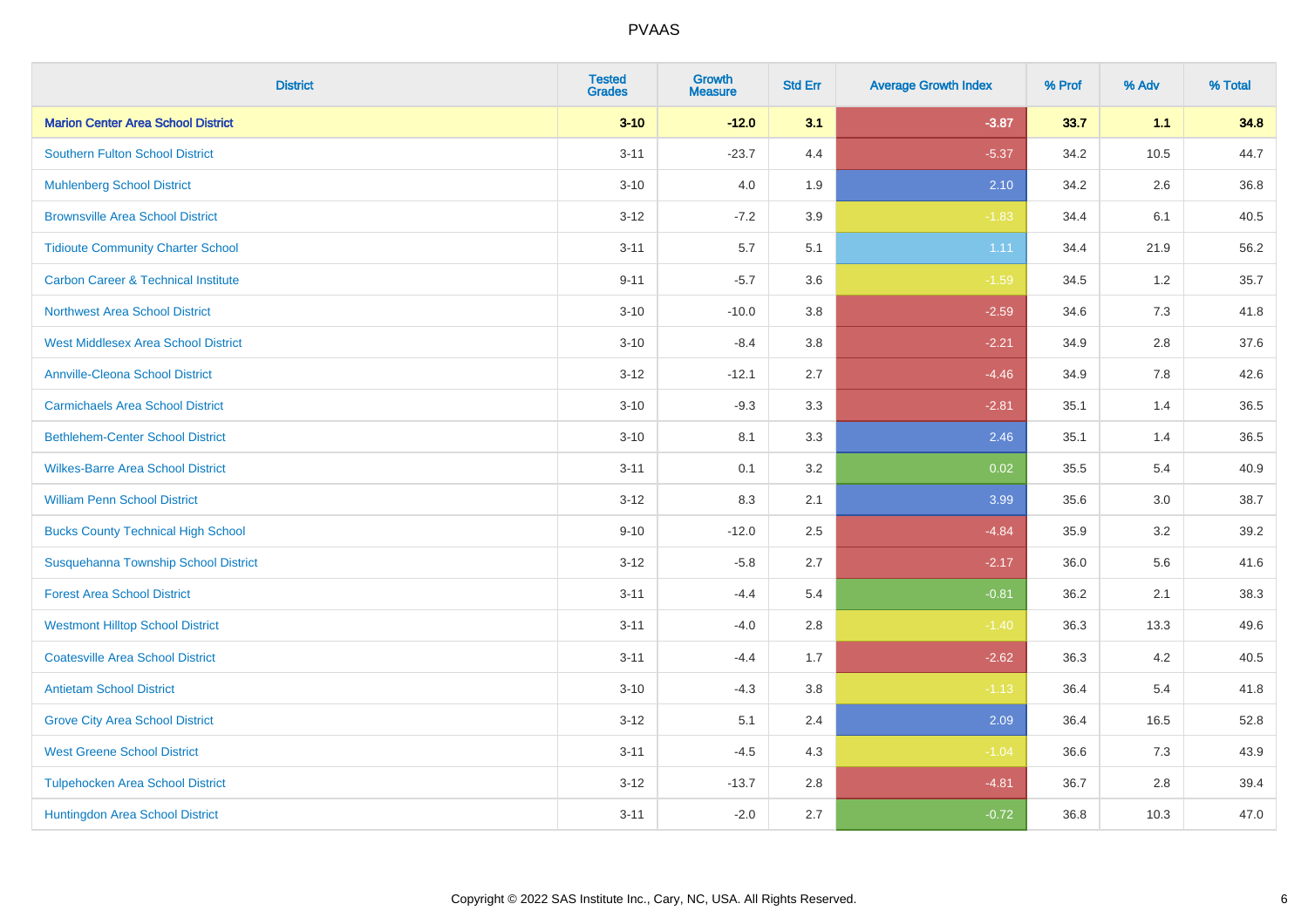| <b>District</b>                               | <b>Tested</b><br><b>Grades</b> | <b>Growth</b><br><b>Measure</b> | <b>Std Err</b> | <b>Average Growth Index</b> | % Prof | % Adv   | % Total |
|-----------------------------------------------|--------------------------------|---------------------------------|----------------|-----------------------------|--------|---------|---------|
| <b>Marion Center Area School District</b>     | $3 - 10$                       | $-12.0$                         | 3.1            | $-3.87$                     | 33.7   | 1.1     | 34.8    |
| Catasauqua Area School District               | $3 - 12$                       | $-12.1$                         | $3.0\,$        | $-4.00$                     | 36.8   | $7.6\,$ | 44.3    |
| <b>Tri-Valley School District</b>             | $3 - 10$                       | $-6.4$                          | 4.1            | $-1.57$                     | 37.0   | 4.4     | 41.3    |
| <b>Smethport Area School District</b>         | $3 - 12$                       | 0.6                             | 3.9            | 0.15                        | 37.0   | 1.8     | 38.9    |
| <b>Frazier School District</b>                | $3 - 11$                       | $-17.2$                         | 3.7            | $-4.70$                     | 37.1   | 1.6     | 38.7    |
| <b>Warren County School District</b>          | $3 - 11$                       | $-0.1$                          | 1.8            | $-0.06$                     | 37.2   | 5.3     | 42.6    |
| <b>Blairsville-Saltsburg School District</b>  | $3 - 11$                       | $-8.0$                          | 3.0            | $-2.68$                     | 37.3   | 7.0     | 44.3    |
| <b>Upper Dauphin Area School District</b>     | $3 - 11$                       | $-6.3$                          | 3.2            | $-1.98$                     | 37.4   | 4.8     | 42.2    |
| Northern Potter School District               | $3 - 12$                       | $-13.1$                         | 4.6            | $-2.84$                     | 37.5   | 0.0     | 37.5    |
| <b>Greater Nanticoke Area School District</b> | $3 - 12$                       | 11.2                            | 2.8            | 4.01                        | 38.0   | 12.4    | 50.4    |
| <b>Pittston Area School District</b>          | $3 - 11$                       | $-10.1$                         | 5.6            | $-1.80$                     | 38.1   | 9.5     | 47.6    |
| <b>Shamokin Area School District</b>          | $3 - 11$                       | $-7.7$                          | 4.8            | $-1.60$                     | 38.1   | 3.2     | 41.3    |
| <b>Collegium Charter School</b>               | $3 - 10$                       | 5.9                             | $2.5\,$        | 2.33                        | 38.1   | $7.9\,$ | 46.0    |
| Philadelphia City School District             | $3 - 12$                       | 7.5                             | 0.6            | 12.64                       | 38.4   | 7.0     | 45.4    |
| <b>Conneaut School District</b>               | $3 - 12$                       | $-7.5$                          | 2.6            | $-2.91$                     | 38.4   | 7.4     | 45.8    |
| Lackawanna Trail School District              | $3 - 10$                       | $-21.7$                         | 3.5            | $-6.20$                     | 38.5   | 1.5     | 40.0    |
| <b>Juniata County School District</b>         | $3 - 12$                       | $-4.9$                          | 2.1            | $-2.26$                     | 38.5   | 2.9     | 41.4    |
| <b>Corry Area School District</b>             | $3 - 11$                       | $-5.3$                          | 2.6            | $-2.03$                     | 38.5   | 6.0     | 44.5    |
| <b>Tussey Mountain School District</b>        | $3 - 12$                       | 1.5                             | 3.7            | 0.40                        | 38.6   | 1.8     | 40.4    |
| <b>Big Spring School District</b>             | $3 - 11$                       | $-9.8$                          | 2.4            | $-4.00$                     | 38.6   | 8.9     | 47.5    |
| <b>Fannett-Metal School District</b>          | $3 - 11$                       | $-3.4$                          | 5.1            | $-0.67$                     | 38.7   | 8.1     | 46.8    |
| <b>Bensalem Township School District</b>      | $3 - 11$                       | 1.6                             | 1.6            | 0.98                        | 38.8   | 8.3     | 47.1    |
| <b>York Co School Of Technology</b>           | $9 - 12$                       | $-3.8$                          | 1.7            | $-2.22$                     | 39.1   | 5.6     | 44.7    |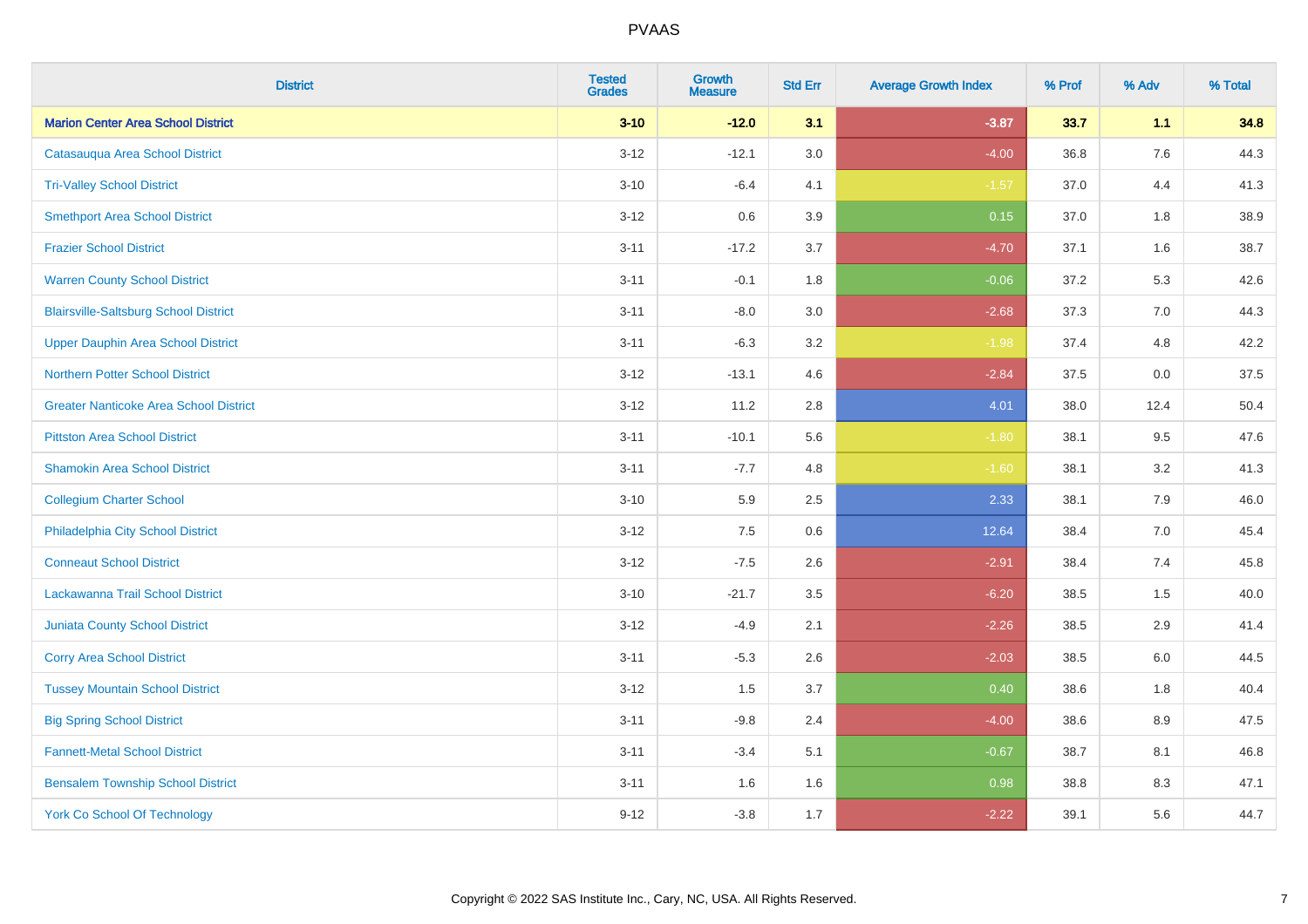| <b>District</b>                            | <b>Tested</b><br><b>Grades</b> | Growth<br><b>Measure</b> | <b>Std Err</b> | <b>Average Growth Index</b> | % Prof | % Adv | % Total |
|--------------------------------------------|--------------------------------|--------------------------|----------------|-----------------------------|--------|-------|---------|
| <b>Marion Center Area School District</b>  | $3 - 10$                       | $-12.0$                  | 3.1            | $-3.87$                     | 33.7   | 1.1   | 34.8    |
| <b>Minersville Area School District</b>    | $3 - 11$                       | $-14.4$                  | 3.7            | $-3.90$                     | 39.3   | 3.3   | 42.6    |
| <b>Towanda Area School District</b>        | $3 - 11$                       | 4.0                      | 2.8            | 1.44                        | 39.4   | 6.6   | 46.0    |
| <b>Kane Area School District</b>           | $3 - 10$                       | $-3.7$                   | 3.2            | $-1.17$                     | 39.5   | 9.9   | 49.4    |
| <b>West Mifflin Area School District</b>   | $3 - 12$                       | $-12.3$                  | 2.9            | $-4.22$                     | 39.7   | 10.3  | 50.0    |
| <b>Bristol Borough School District</b>     | $3 - 12$                       | $-4.3$                   | 3.4            | $-1.27$                     | 39.7   | 1.3   | 41.0    |
| <b>Pequea Valley School District</b>       | $3 - 11$                       | $-5.8$                   | 3.2            | $-1.80$                     | 39.8   | 9.1   | 48.9    |
| <b>Easton Area School District</b>         | $3 - 12$                       | $-4.1$                   | 1.4            | $-2.91$                     | 39.9   | 4.0   | 43.9    |
| <b>Ferndale Area School District</b>       | $3 - 10$                       | $-5.8$                   | 4.3            | $-1.33$                     | 40.0   | 0.0   | 40.0    |
| Mastery Charter High School-Lenfest Campus | $7 - 11$                       | 2.5                      | 5.7            | 0.43                        | 40.0   | 0.0   | 40.0    |
| <b>South Allegheny School District</b>     | $3 - 11$                       | $-8.8$                   | 3.2            | $-2.70$                     | 40.5   | 0.0   | 40.5    |
| <b>Portage Area School District</b>        | $3 - 10$                       | $-8.1$                   | 3.6            | $-2.26$                     | 40.6   | 9.4   | 50.0    |
| <b>Crawford Central School District</b>    | $3 - 11$                       | $-4.7$                   | 2.2            | $-2.15$                     | 40.6   | 10.5  | 51.1    |
| <b>Canton Area School District</b>         | $3 - 11$                       | $-5.5$                   | 3.2            | $-1.75$                     | 40.7   | 2.3   | 43.0    |
| New Kensington-Arnold School District      | $3 - 11$                       | $-0.4$                   | 3.8            | $-0.10$                     | 40.7   | 3.7   | 44.4    |
| <b>Wallenpaupack Area School District</b>  | $3 - 11$                       | $-7.1$                   | 2.3            | $-3.09$                     | 40.8   | 2.4   | 43.1    |
| <b>Warrior Run School District</b>         | $3 - 11$                       | 4.6                      | 3.0            | 1.51                        | 40.9   | 8.1   | 49.0    |
| <b>Carlynton School District</b>           | $3 - 11$                       | 7.3                      | 3.3            | 2.22                        | 41.0   | 10.5  | 51.6    |
| <b>Forest Hills School District</b>        | $3 - 11$                       | $-7.3$                   | 2.7            | $-2.74$                     | 41.1   | 13.7  | 54.8    |
| <b>Western Wayne School District</b>       | $3 - 11$                       | 5.6                      | 2.9            | 1.93                        | 41.3   | 17.4  | 58.7    |
| <b>Oxford Area School District</b>         | $3 - 11$                       | $-4.3$                   | 1.9            | $-2.26$                     | 41.3   | 8.0   | 49.3    |
| <b>Galeton Area School District</b>        | $3 - 11$                       | 2.2                      | 5.3            | 0.42                        | 41.3   | 4.4   | 45.6    |
| <b>Forbes Road School District</b>         | $3 - 11$                       | 2.8                      | 5.1            | 0.56                        | 41.4   | 10.3  | 51.7    |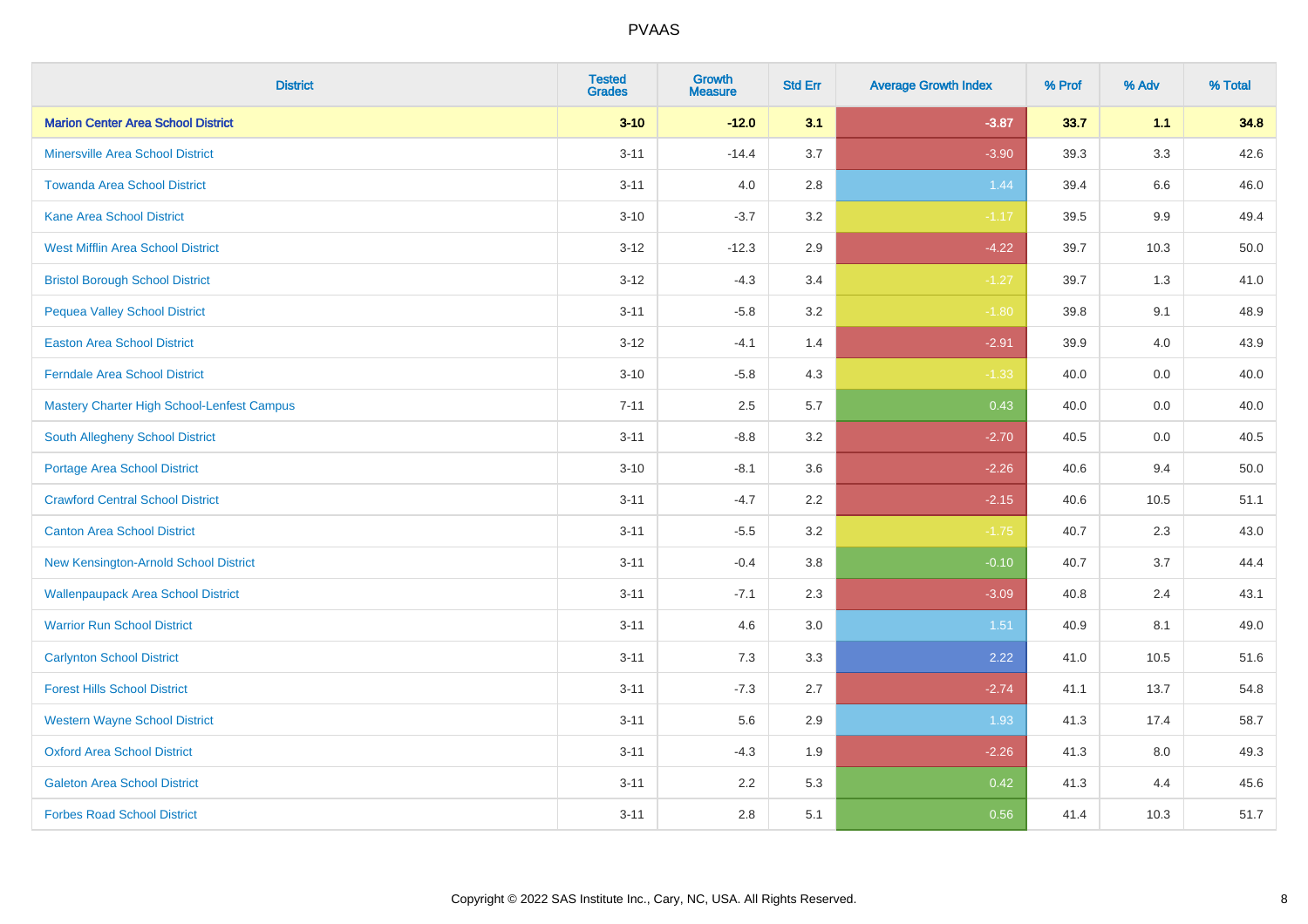| <b>District</b>                                         | <b>Tested</b><br><b>Grades</b> | <b>Growth</b><br><b>Measure</b> | <b>Std Err</b> | <b>Average Growth Index</b> | % Prof | % Adv   | % Total |
|---------------------------------------------------------|--------------------------------|---------------------------------|----------------|-----------------------------|--------|---------|---------|
| <b>Marion Center Area School District</b>               | $3 - 10$                       | $-12.0$                         | 3.1            | $-3.87$                     | 33.7   | 1.1     | 34.8    |
| <b>Ringgold School District</b>                         | $3 - 11$                       | $-14.7$                         | 2.4            | $-6.04$                     | 41.5   | 7.9     | 49.4    |
| <b>Solanco School District</b>                          | $3 - 11$                       | $-11.0$                         | 2.0            | $-5.55$                     | 41.6   | 4.5     | 46.1    |
| North Schuylkill School District                        | $3 - 11$                       | $-1.0$                          | 2.4            | $-0.42$                     | 41.8   | 5.1     | 46.8    |
| Penns Valley Area School District                       | $3 - 12$                       | 14.0                            | 2.9            | 4.80                        | 41.9   | 23.1    | 65.0    |
| <b>Muncy School District</b>                            | $3 - 11$                       | $-8.1$                          | 3.7            | $-2.21$                     | 42.0   | $3.8\,$ | 45.8    |
| <b>Berwick Area School District</b>                     | $3 - 11$                       | $-9.3$                          | 2.6            | $-3.59$                     | 42.1   | 5.5     | 47.6    |
| Pennsylvania Distance Learning Charter School           | $3 - 12$                       | 9.3                             | 4.2            | 2.22                        | 42.2   | 3.1     | 45.3    |
| <b>Pine Grove Area School District</b>                  | $3 - 11$                       | $-7.7$                          | 2.9            | $-2.66$                     | 42.3   | 7.7     | 50.0    |
| <b>Reach Cyber Charter School</b>                       | $3 - 11$                       | 8.1                             | 4.7            | 1.72                        | 42.4   | 4.6     | 47.0    |
| Mifflinburg Area School District                        | $3 - 11$                       | $-15.8$                         | 2.5            | $-6.30$                     | 42.4   | 4.0     | 46.4    |
| <b>Curwensville Area School District</b>                | $3 - 11$                       | $-27.9$                         | 4.1            | $-6.72$                     | 42.5   | 4.1     | 46.6    |
| <b>Governor Mifflin School District</b>                 | $3 - 11$                       | 4.1                             | 1.8            | 2.33                        | 42.5   | 7.2     | 49.7    |
| <b>Butler Area School District</b>                      | $3 - 11$                       | $-6.5$                          | $1.5\,$        | $-4.26$                     | 42.5   | 9.4     | 51.9    |
| <b>California Area School District</b>                  | $3 - 10$                       | $-7.3$                          | 3.6            | $-2.02$                     | 42.6   | 9.8     | 52.5    |
| <b>Northwestern School District</b>                     | $3 - 11$                       | $-24.9$                         | 3.5            | $-7.13$                     | 42.6   | 2.9     | 45.6    |
| <b>Wattsburg Area School District</b>                   | $3 - 11$                       | 6.5                             | 2.7            | 2.43                        | 42.7   | $7.6\,$ | 50.3    |
| <b>Chambersburg Area School District</b>                | $3 - 11$                       | $-9.5$                          | 1.3            | $-7.20$                     | 42.7   | 8.6     | 51.4    |
| <b>Agora Cyber Charter School</b>                       | $3 - 11$                       | 5.8                             | 2.6            | 2.28                        | 42.8   | 6.6     | 49.4    |
| <b>Union City Area School District</b>                  | $3 - 12$                       | $-10.2$                         | 3.6            | $-2.87$                     | 42.9   | 3.2     | 46.0    |
| <b>Claysburg-Kimmel School District</b>                 | $3 - 11$                       | $-5.7$                          | 4.0            | $-1.42$                     | 42.9   | 8.2     | 51.0    |
| Center For Student Learning Charter School At Pennsbury | $6 - 12$                       | $-2.9$                          | 6.1            | $-0.47$                     | 42.9   | 0.0     | 42.9    |
| <b>Hanover Area School District</b>                     | $3 - 11$                       | 2.2                             | 4.6            | 0.48                        | 42.9   | 5.7     | 48.6    |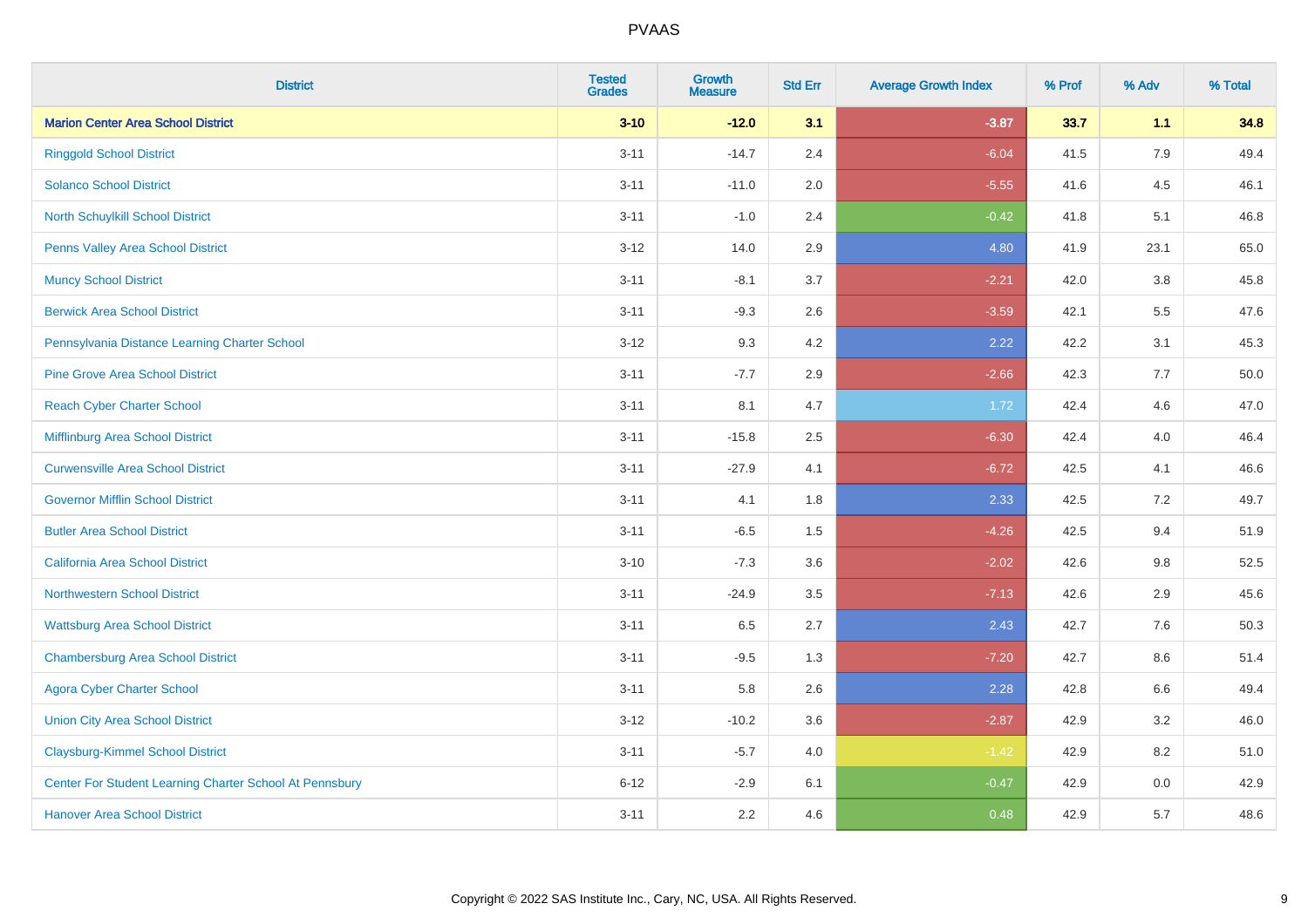| <b>District</b>                                | <b>Tested</b><br><b>Grades</b> | Growth<br><b>Measure</b> | <b>Std Err</b> | <b>Average Growth Index</b> | % Prof | % Adv   | % Total |
|------------------------------------------------|--------------------------------|--------------------------|----------------|-----------------------------|--------|---------|---------|
| <b>Marion Center Area School District</b>      | $3 - 10$                       | $-12.0$                  | 3.1            | $-3.87$                     | 33.7   | 1.1     | 34.8    |
| <b>Monessen City School District</b>           | $3 - 10$                       | 8.3                      | 4.5            | 1.85                        | 42.9   | 2.9     | 45.7    |
| <b>Clearfield Area School District</b>         | $3 - 10$                       | $-9.4$                   | 2.6            | $-3.56$                     | 43.0   | 3.1     | 46.1    |
| <b>Riverside School District</b>               | $3 - 11$                       | $-3.2$                   | 3.0            | $-1.09$                     | 43.0   | 9.0     | 52.0    |
| Meyersdale Area School District                | $3 - 11$                       | 4.2                      | 4.0            | 1.07                        | 43.1   | 6.9     | 50.0    |
| <b>Purchase Line School District</b>           | $3 - 12$                       | 1.7                      | 3.5            | 0.47                        | 43.1   | 5.4     | 48.5    |
| <b>Oley Valley School District</b>             | $3 - 11$                       | $-0.4$                   | 2.8            | $-0.15$                     | 43.1   | 12.9    | 56.0    |
| <b>Troy Area School District</b>               | $3 - 10$                       | $-4.3$                   | 3.4            | $-1.26$                     | 43.2   | 5.7     | 48.9    |
| <b>Benton Area School District</b>             | $3 - 10$                       | $-9.7$                   | 4.5            | $-2.18$                     | 43.2   | 5.4     | 48.6    |
| <b>Titusville Area School District</b>         | $3 - 11$                       | $-13.2$                  | 2.6            | $-4.99$                     | 43.2   | 4.8     | 48.0    |
| Hamburg Area School District                   | $3 - 11$                       | 8.9                      | 2.5            | 3.63                        | 43.5   | 8.2     | 51.7    |
| <b>Freedom Area School District</b>            | $3 - 11$                       | $-7.1$                   | 3.0            | $-2.37$                     | 43.8   | 4.2     | 47.9    |
| Jefferson-Morgan School District               | $3 - 10$                       | $-9.9$                   | 4.2            | $-2.35$                     | 43.8   | $4.2\,$ | 47.9    |
| <b>MaST Community Charter School</b>           | $3 - 10$                       | $-4.1$                   | 2.7            | $-1.52$                     | 44.0   | 9.5     | 53.4    |
| <b>Pottsgrove School District</b>              | $3 - 11$                       | 2.8                      | 2.0            | 1.35                        | 44.0   | 10.0    | 53.9    |
| <b>Williamsport Area School District</b>       | $3 - 11$                       | 1.9                      | 1.8            | 1.04                        | 44.1   | 12.8    | 56.9    |
| <b>Forest City Regional School District</b>    | $3 - 12$                       | $-6.0$                   | 3.0            | $-1.96$                     | 44.1   | 0.0     | 44.1    |
| <b>Bentworth School District</b>               | $3 - 11$                       | 5.7                      | 3.2            | 1.75                        | 44.2   | 19.5    | 63.6    |
| <b>Bangor Area School District</b>             | $3 - 12$                       | $-0.9$                   | 2.0            | $-0.43$                     | 44.3   | 4.7     | 49.0    |
| <b>Mastery Charter School - Hardy Williams</b> | $3 - 11$                       | 11.4                     | 3.4            | 3.33                        | 44.3   | 5.7     | 50.0    |
| Juniata Valley School District                 | $3 - 11$                       | $-3.9$                   | 3.5            | $-1.10$                     | 44.4   | 3.5     | 47.8    |
| Oil City Area School District                  | $3 - 11$                       | $-2.9$                   | 2.6            | $-1.08$                     | 44.4   | 5.8     | 50.2    |
| <b>Somerset Area School District</b>           | $3 - 11$                       | $-4.4$                   | 2.3            | $-1.93$                     | 44.4   | 14.9    | 59.3    |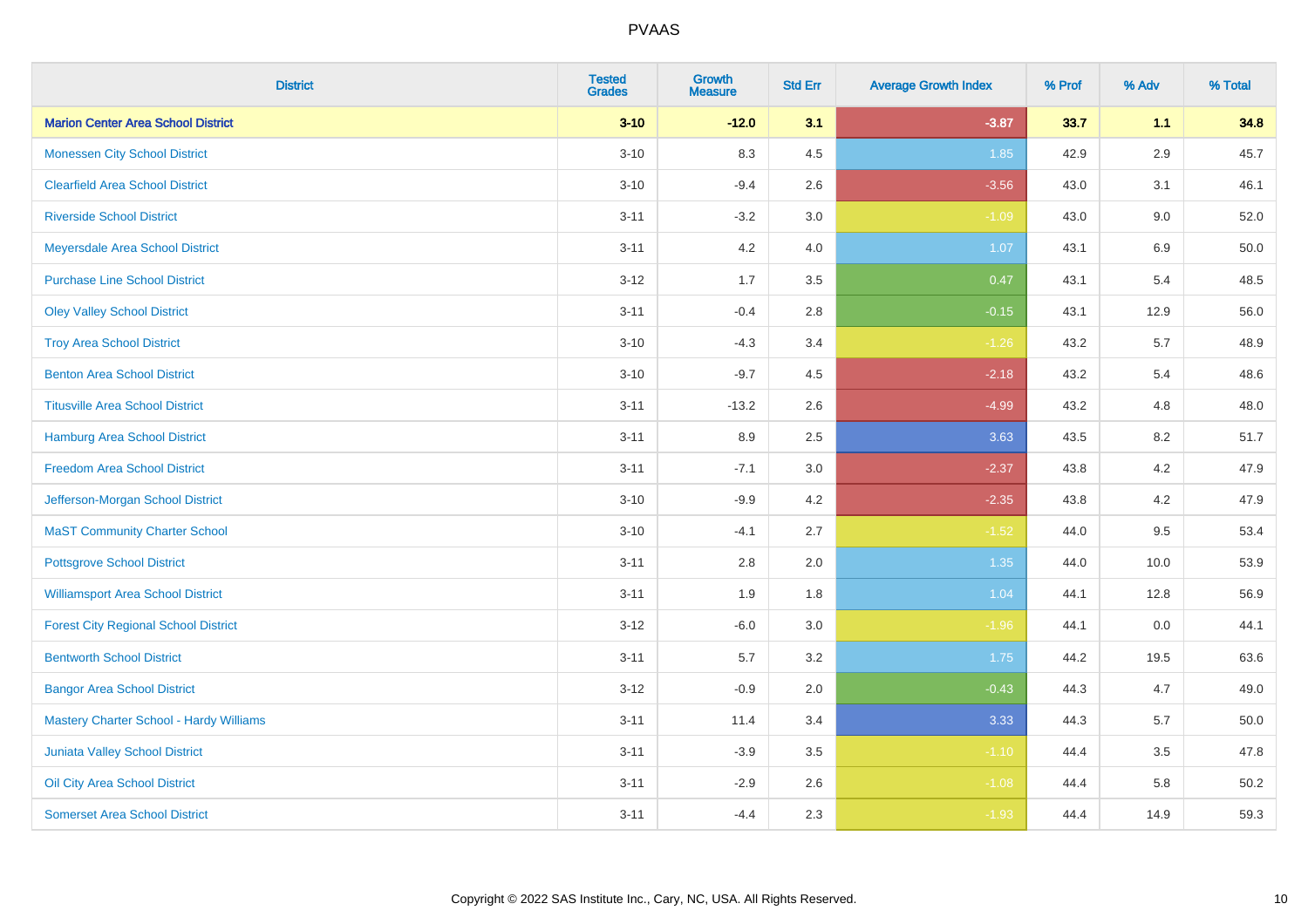| <b>District</b>                           | <b>Tested</b><br><b>Grades</b> | <b>Growth</b><br><b>Measure</b> | <b>Std Err</b> | <b>Average Growth Index</b> | % Prof | % Adv   | % Total |
|-------------------------------------------|--------------------------------|---------------------------------|----------------|-----------------------------|--------|---------|---------|
| <b>Marion Center Area School District</b> | $3 - 10$                       | $-12.0$                         | 3.1            | $-3.87$                     | 33.7   | 1.1     | 34.8    |
| <b>Highlands School District</b>          | $3 - 11$                       | $-7.4$                          | 2.7            | $-2.76$                     | 44.4   | 3.7     | 48.2    |
| <b>Tamaqua Area School District</b>       | $3 - 12$                       | $-8.2$                          | 2.5            | $-3.24$                     | 44.5   | 1.9     | 46.4    |
| <b>Montoursville Area School District</b> | $3 - 12$                       | 10.8                            | 2.5            | 4.24                        | 44.6   | 20.1    | 64.8    |
| <b>Blue Ridge School District</b>         | $3 - 11$                       | $-0.5$                          | 3.6            | $-0.12$                     | 44.6   | 3.1     | 47.7    |
| <b>Chichester School District</b>         | $3 - 11$                       | $-2.7$                          | 2.3            | $-1.17$                     | 44.6   | 6.6     | 51.2    |
| <b>Bethlehem Area School District</b>     | $3 - 11$                       | 9.3                             | 1.1            | 8.15                        | 44.7   | 12.0    | 56.7    |
| <b>Keystone Central School District</b>   | $3 - 11$                       | $-5.1$                          | 2.0            | $-2.46$                     | 44.7   | 4.6     | 49.4    |
| <b>Pottsville Area School District</b>    | $3 - 12$                       | 4.4                             | 2.3            | 1.94                        | 44.8   | 5.4     | 50.2    |
| <b>Laurel Highlands School District</b>   | $3 - 11$                       | 4.3                             | 2.4            | 1.81                        | 44.9   | 9.6     | 54.5    |
| <b>Tunkhannock Area School District</b>   | $3 - 11$                       | 2.3                             | 2.2            | 1.01                        | 44.9   | 9.6     | 54.6    |
| <b>Upper Darby School District</b>        | $3 - 12$                       | 6.9                             | 1.5            | 4.62                        | 45.0   | 6.7     | 51.7    |
| <b>Hazleton Area School District</b>      | $3 - 11$                       | 9.6                             | 1.4            | 6.77                        | 45.0   | $7.8\,$ | 52.9    |
| <b>Homer-Center School District</b>       | $3 - 11$                       | 9.7                             | 3.6            | 2.70                        | 45.1   | 17.2    | 62.3    |
| <b>Tuscarora School District</b>          | $3 - 11$                       | $-0.6$                          | 2.3            | $-0.27$                     | 45.1   | 8.1     | 53.2    |
| <b>Mid Valley School District</b>         | $3 - 10$                       | $-1.7$                          | 3.0            | $-0.55$                     | 45.1   | 7.8     | 52.9    |
| <b>Mount Carmel Area School District</b>  | $3 - 11$                       | $-0.6$                          | 3.1            | $-0.18$                     | 45.3   | 2.1     | 47.4    |
| <b>Gettysburg Area School District</b>    | $3 - 11$                       | $-4.0$                          | 2.1            | $-1.89$                     | 45.3   | 14.0    | 59.3    |
| <b>Milton Area School District</b>        | $3 - 11$                       | $-8.7$                          | 2.5            | $-3.52$                     | 45.4   | 6.9     | 52.3    |
| <b>Clarion Area School District</b>       | $3 - 11$                       | 10.3                            | 4.1            | 2.51                        | 45.4   | 14.6    | 60.0    |
| <b>Connellsville Area School District</b> | $3 - 11$                       | 6.1                             | 2.0            | 3.05                        | 45.4   | 7.8     | 53.2    |
| South Williamsport Area School District   | $3 - 10$                       | $-5.7$                          | 2.5            | $-2.30$                     | 45.5   | 4.5     | 50.0    |
| <b>Scranton School District</b>           | $3 - 12$                       | $-2.9$                          | 2.4            | $-1.22$                     | 45.6   | 3.6     | 49.1    |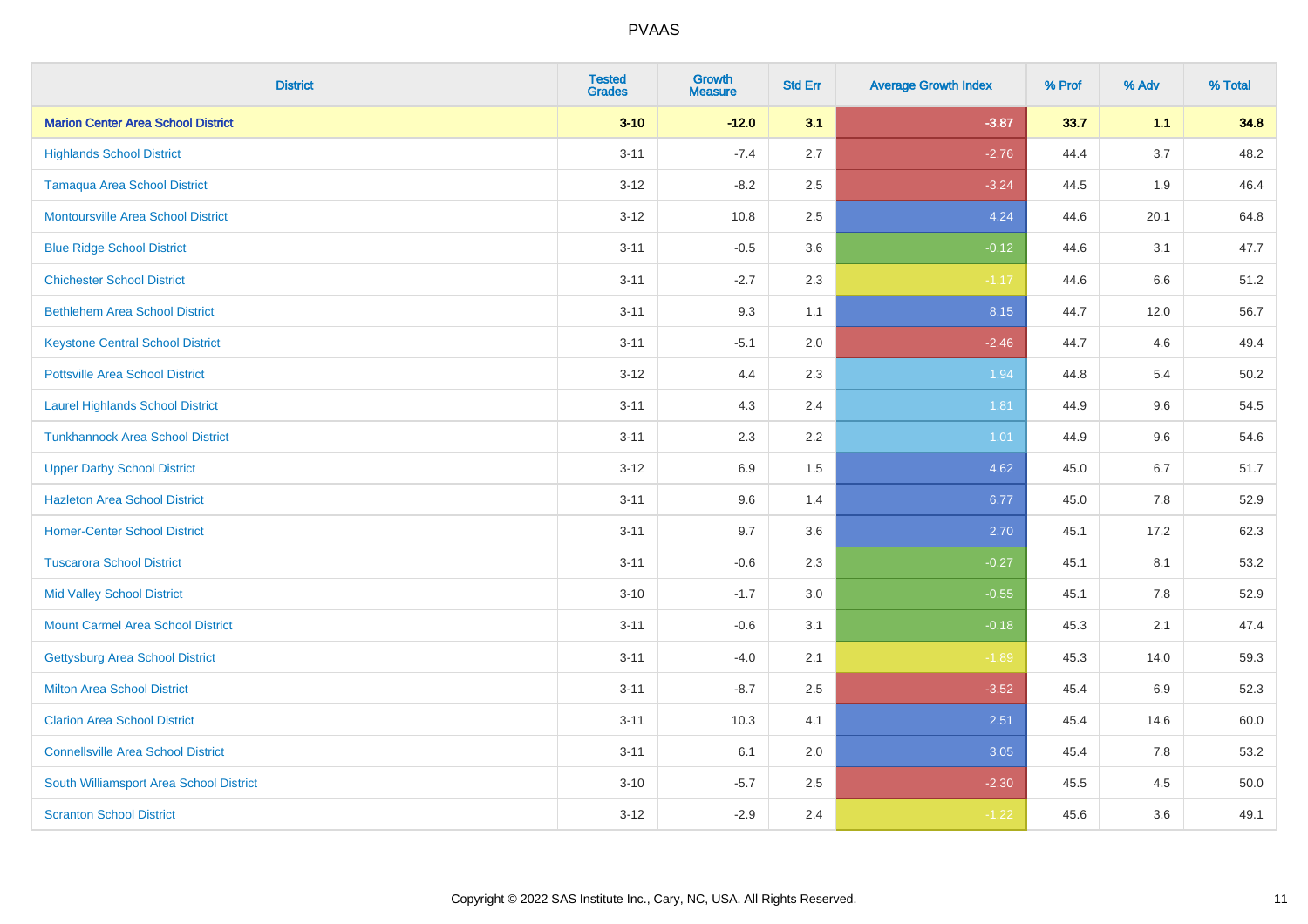| <b>District</b>                                 | <b>Tested</b><br><b>Grades</b> | <b>Growth</b><br><b>Measure</b> | <b>Std Err</b> | <b>Average Growth Index</b> | % Prof | % Adv   | % Total |
|-------------------------------------------------|--------------------------------|---------------------------------|----------------|-----------------------------|--------|---------|---------|
| <b>Marion Center Area School District</b>       | $3 - 10$                       | $-12.0$                         | 3.1            | $-3.87$                     | 33.7   | 1.1     | 34.8    |
| Renaissance Academy Charter School              | $3 - 11$                       | 8.3                             | 3.3            | 2.54                        | 45.6   | 22.8    | 68.4    |
| <b>Hatboro-Horsham School District</b>          | $3 - 11$                       | $-12.8$                         | 1.7            | $-7.47$                     | 45.6   | 7.2     | 52.8    |
| <b>Ridley School District</b>                   | $3 - 12$                       | 10.0                            | 1.6            | 6.10                        | 45.6   | 8.2     | 53.8    |
| Pocono Mountain School District                 | $3 - 12$                       | 6.8                             | 1.5            | 4.62                        | 45.8   | 5.0     | 50.7    |
| <b>East Stroudsburg Area School District</b>    | $3 - 11$                       | 0.1                             | 1.6            | 0.05                        | 45.8   | 7.8     | 53.6    |
| <b>City CHS</b>                                 | $10 - 11$                      | 13.6                            | 2.7            | 5.12                        | 45.8   | 3.0     | 48.8    |
| <b>Bradford Area School District</b>            | $3 - 12$                       | $-9.3$                          | 2.4            | $-3.87$                     | 45.8   | 8.3     | 54.2    |
| <b>Cheltenham School District</b>               | $3 - 11$                       | $-1.4$                          | 2.1            | $-0.67$                     | 46.1   | 10.0    | 56.1    |
| <b>Elk Lake School District</b>                 | $3 - 11$                       | $-4.0$                          | 3.3            | $-1.23$                     | 46.2   | 3.3     | 49.4    |
| <b>Salisbury Township School District</b>       | $3 - 11$                       | 6.3                             | 3.6            | 1.77                        | 46.2   | 6.6     | 52.8    |
| <b>Eastern Lancaster County School District</b> | $3 - 12$                       | 4.5                             | 2.2            | 2.09                        | 46.3   | 11.4    | 57.6    |
| Pennsylvania Cyber Charter School               | $3 - 11$                       | 11.6                            | 1.5            | 7.54                        | 46.3   | $5.0\,$ | 51.3    |
| Lehigh Valley Academy Regional Charter School   | $3 - 11$                       | 0.7                             | 2.3            | 0.32                        | 46.3   | 5.0     | 51.4    |
| <b>Middletown Area School District</b>          | $3 - 11$                       | $-5.3$                          | 2.6            | $-2.05$                     | 46.4   | 5.3     | 51.7    |
| <b>Warwick School District</b>                  | $3 - 11$                       | 5.2                             | 1.9            | 2.76                        | 46.4   | 17.0    | 63.3    |
| <b>Blue Mountain School District</b>            | $3 - 10$                       | $-5.8$                          | 2.3            | $-2.56$                     | 46.6   | 8.5     | 55.1    |
| <b>Chestnut Ridge School District</b>           | $3 - 12$                       | $-3.4$                          | 2.9            | $-1.17$                     | 46.6   | 5.8     | 52.4    |
| Penn-Delco School District                      | $3 - 11$                       | $-6.8$                          | 1.9            | $-3.51$                     | 46.6   | 3.2     | 49.8    |
| <b>Interboro School District</b>                | $3 - 12$                       | $-7.3$                          | 2.1            | $-3.43$                     | 46.6   | 4.8     | 51.4    |
| Jeannette City School District                  | $3 - 11$                       | $-4.3$                          | 3.8            | $-1.13$                     | 46.7   | 7.5     | 54.2    |
| <b>Montrose Area School District</b>            | $3 - 10$                       | $-5.5$                          | 3.0            | $-1.82$                     | 46.7   | 5.4     | 52.2    |
| <b>Pennridge School District</b>                | $3 - 10$                       | $-16.8$                         | 1.4            | $-11.59$                    | 46.8   | 8.0     | 54.9    |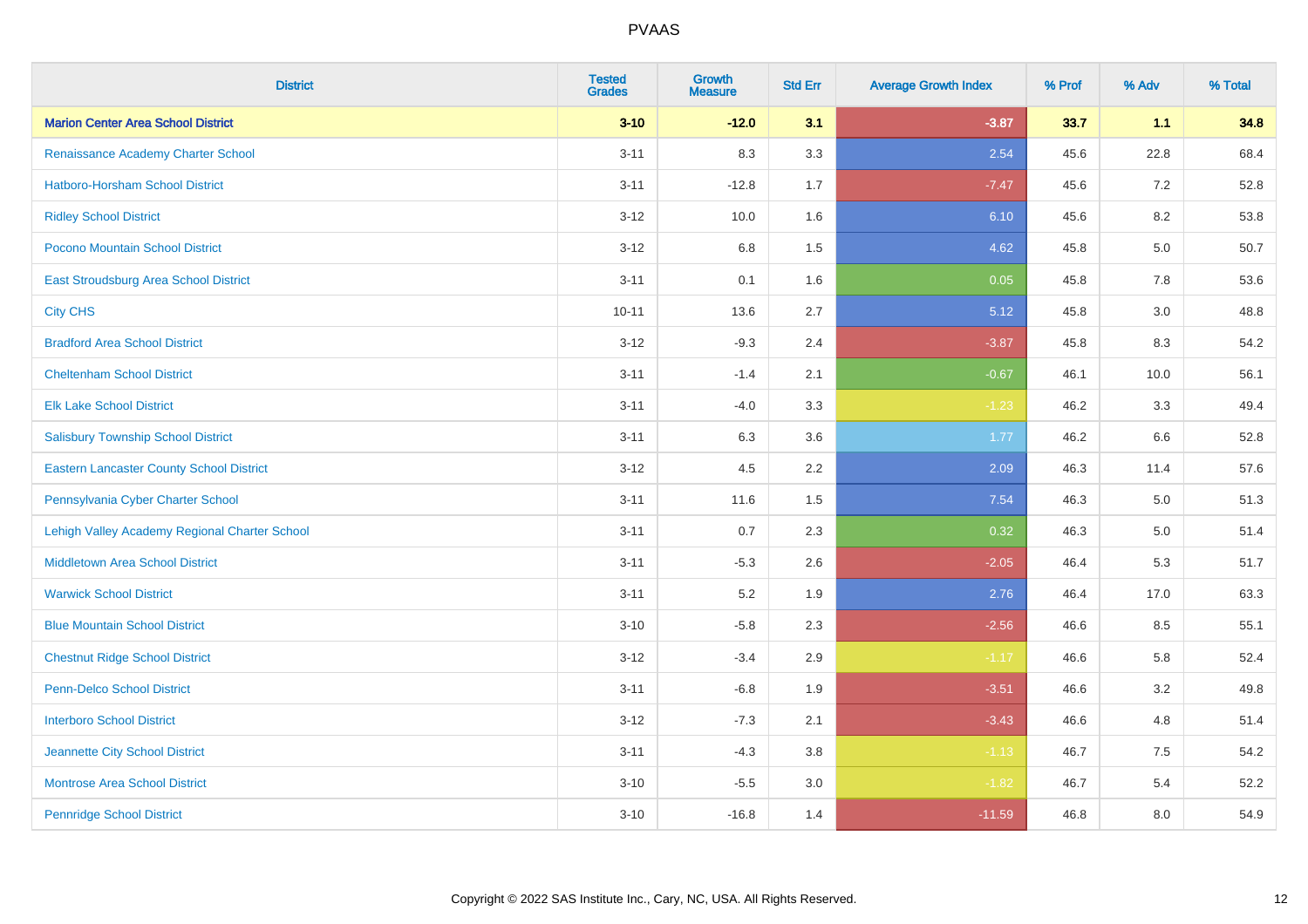| <b>District</b>                                    | <b>Tested</b><br><b>Grades</b> | <b>Growth</b><br><b>Measure</b> | <b>Std Err</b> | <b>Average Growth Index</b> | % Prof | % Adv   | % Total |
|----------------------------------------------------|--------------------------------|---------------------------------|----------------|-----------------------------|--------|---------|---------|
| <b>Marion Center Area School District</b>          | $3 - 10$                       | $-12.0$                         | 3.1            | $-3.87$                     | 33.7   | 1.1     | 34.8    |
| <b>Athens Area School District</b>                 | $3 - 11$                       | 1.6                             | 2.5            | 0.64                        | 46.9   | 7.6     | 54.5    |
| <b>Jersey Shore Area School District</b>           | $3 - 11$                       | 0.5                             | 2.6            | 0.21                        | 47.1   | 9.2     | 56.2    |
| <b>Mifflin County School District</b>              | $3 - 11$                       | 9.1                             | 1.7            | 5.49                        | 47.1   | 6.7     | 53.8    |
| <b>West Branch Area School District</b>            | $3 - 11$                       | 0.2                             | 3.8            | 0.05                        | 47.2   | 1.9     | 49.1    |
| <b>Penncrest School District</b>                   | $3 - 11$                       | 5.7                             | 2.2            | 2.57                        | 47.2   | 7.1     | 54.3    |
| <b>Commonwealth Charter Academy Charter School</b> | $3 - 10$                       | 9.1                             | 1.9            | 4.90                        | 47.2   | 9.1     | 56.3    |
| <b>New Foundations Charter School</b>              | $3 - 11$                       | 5.4                             | 2.2            | 2.41                        | 47.2   | 2.5     | 49.8    |
| <b>Cornwall-Lebanon School District</b>            | $3 - 11$                       | 8.3                             | 1.6            | 5.08                        | 47.2   | 8.4     | 55.6    |
| <b>Northern Cambria School District</b>            | $3 - 11$                       | 10.0                            | 3.3            | 3.04                        | 47.4   | 5.1     | 52.6    |
| <b>Cranberry Area School District</b>              | $3 - 12$                       | 9.2                             | 3.0            | 3.04                        | 47.5   | 10.2    | 57.6    |
| <b>Greensburg Salem School District</b>            | $3 - 11$                       | $-4.4$                          | 2.4            | $-1.88$                     | 47.6   | 4.9     | 52.4    |
| Indiana Area School District                       | $3 - 11$                       | $-5.3$                          | 2.3            | $-2.28$                     | 47.6   | 18.4    | 66.1    |
| <b>Bellefonte Area School District</b>             | $3 - 11$                       | $-0.4$                          | 2.2            | $-0.17$                     | 47.6   | 10.6    | 58.2    |
| Altoona Area School District                       | $3 - 12$                       | 3.3                             | 1.6            | 1.99                        | 47.7   | 8.2     | 55.9    |
| <b>Susquenita School District</b>                  | $3 - 11$                       | $-0.1$                          | 2.8            | $-0.01$                     | 47.7   | 10.1    | 57.8    |
| <b>North Star School District</b>                  | $3 - 11$                       | $-8.7$                          | 3.5            | $-2.51$                     | 47.8   | $6.0\,$ | 53.7    |
| <b>Spring Cove School District</b>                 | $3 - 11$                       | 3.4                             | 2.5            | 1.33                        | 47.8   | 12.7    | 60.4    |
| <b>Leechburg Area School District</b>              | $3 - 11$                       | 4.4                             | 4.0            | 1.09                        | 47.8   | 19.6    | 67.4    |
| Southern Tioga School District                     | $3 - 11$                       | $-11.5$                         | 2.7            | $-4.25$                     | 47.8   | 6.4     | 54.3    |
| <b>Panther Valley School District</b>              | $3 - 12$                       | $-0.6$                          | 3.3            | $-0.19$                     | 47.9   | 4.3     | 52.1    |
| <b>Stroudsburg Area School District</b>            | $3 - 11$                       | 5.5                             | 1.9            | 2.88                        | 48.1   | 4.2     | 52.3    |
| <b>Conemaugh Valley School District</b>            | $3 - 12$                       | $-3.2$                          | 4.1            | $-0.78$                     | 48.2   | 5.6     | 53.7    |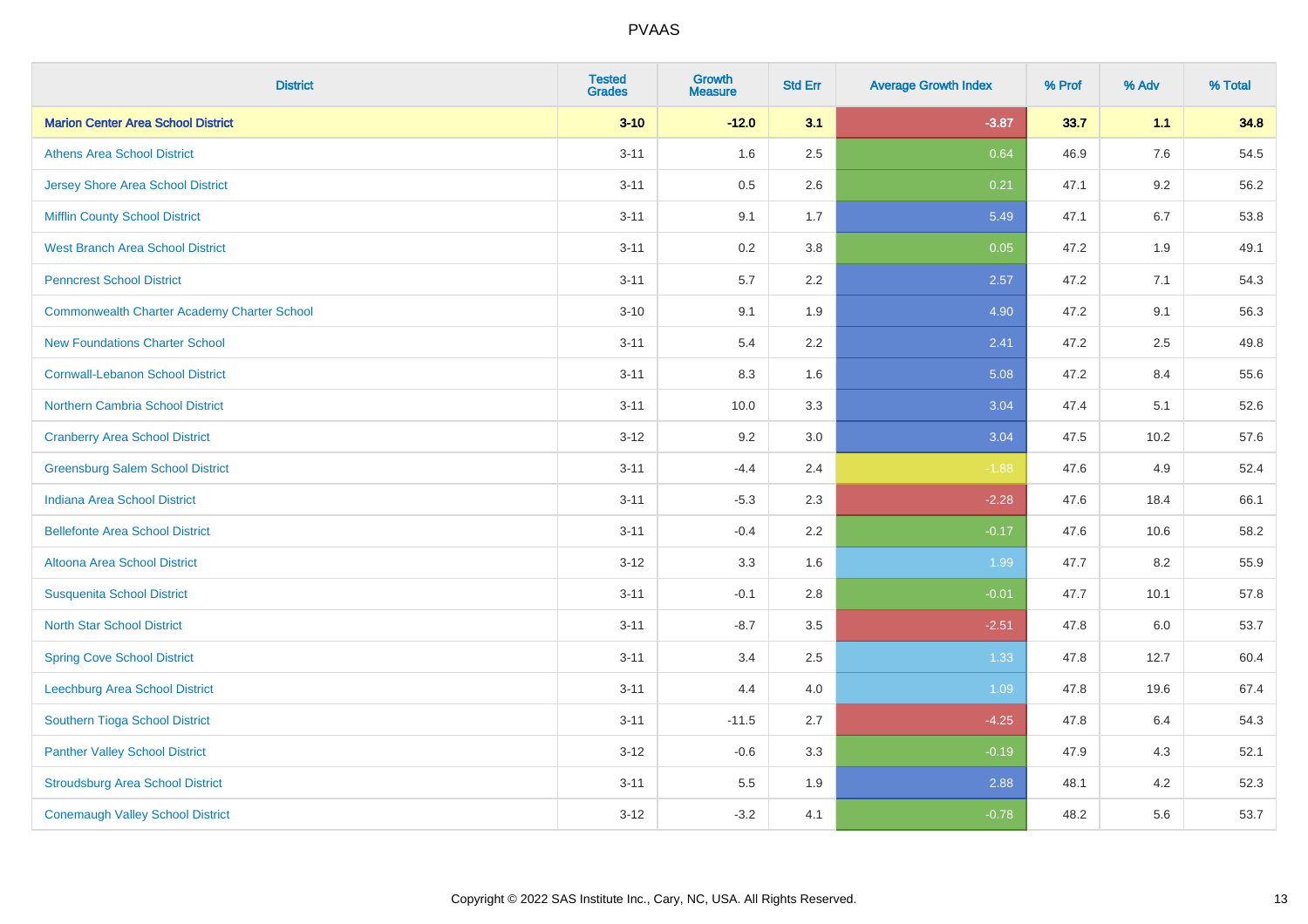| <b>District</b>                                | <b>Tested</b><br><b>Grades</b> | Growth<br><b>Measure</b> | <b>Std Err</b> | <b>Average Growth Index</b> | % Prof | % Adv | % Total |
|------------------------------------------------|--------------------------------|--------------------------|----------------|-----------------------------|--------|-------|---------|
| <b>Marion Center Area School District</b>      | $3 - 10$                       | $-12.0$                  | 3.1            | $-3.87$                     | 33.7   | 1.1   | 34.8    |
| <b>Sharon City School District</b>             | $3 - 11$                       | 4.9                      | 2.6            | 1.87                        | 48.2   | 5.3   | 53.4    |
| <b>Iroquois School District</b>                | $3 - 11$                       | 13.1                     | 3.0            | 4.35                        | 48.2   | 7.8   | 56.0    |
| <b>Franklin Area School District</b>           | $3 - 11$                       | 6.6                      | 2.8            | 2.34                        | 48.2   | 4.5   | 52.7    |
| <b>East Lycoming School District</b>           | $3 - 11$                       | $-6.0$                   | 2.7            | $-2.24$                     | 48.3   | 4.2   | 52.5    |
| <b>Trinity Area School District</b>            | $3 - 11$                       | $-5.4$                   | 2.0            | $-2.71$                     | 48.3   | 11.8  | 60.1    |
| <b>Bald Eagle Area School District</b>         | $3 - 11$                       | $-2.1$                   | 2.7            | $-0.75$                     | 48.4   | 9.4   | 57.7    |
| <b>Bedford Area School District</b>            | $3 - 11$                       | 2.5                      | 2.6            | 0.93                        | 48.5   | 10.0  | 58.5    |
| <b>Fort Leboeuf School District</b>            | $3 - 11$                       | 11.7                     | 2.5            | 4.73                        | 48.5   | 21.1  | 69.6    |
| <b>Moshannon Valley School District</b>        | $3 - 10$                       | $-7.0$                   | 3.4            | $-2.01$                     | 48.5   | 0.0   | 48.5    |
| <b>Lakeland School District</b>                | $3 - 11$                       | 1.1                      | 2.8            | 0.38                        | 48.6   | 3.7   | 52.3    |
| <b>Montgomery Area School District</b>         | $3 - 11$                       | 10.7                     | 3.6            | 2.96                        | 48.7   | 12.4  | 61.1    |
| <b>Wilson Area School District</b>             | $3 - 11$                       | 6.0                      | 2.6            | 2.30                        | 48.7   | 8.5   | 57.2    |
| <b>Saucon Valley School District</b>           | $3 - 11$                       | 14.7                     | 2.5            | 5.98                        | 48.7   | 20.2  | 69.0    |
| <b>Harbor Creek School District</b>            | $3 - 11$                       | $-7.1$                   | 2.7            | $-2.67$                     | 48.8   | 15.2  | 64.0    |
| <b>Berlin Brothersvalley School District</b>   | $3 - 11$                       | 4.0                      | 4.2            | 0.96                        | 48.8   | 14.0  | 62.8    |
| <b>Eastern Lebanon County School District</b>  | $3 - 11$                       | 8.6                      | 2.2            | 3.84                        | 48.8   | 11.4  | 60.3    |
| <b>Ridgway Area School District</b>            | $3 - 11$                       | $-14.5$                  | 4.1            | $-3.56$                     | 49.0   | 9.8   | 58.8    |
| <b>Shaler Area School District</b>             | $3 - 11$                       | $-0.8$                   | 1.9            | $-0.43$                     | 49.1   | 9.6   | 58.7    |
| <b>Brandywine Heights Area School District</b> | $3 - 11$                       | $-4.9$                   | 2.7            | $-1.81$                     | 49.2   | 8.2   | 57.4    |
| <b>Wellsboro Area School District</b>          | $3 - 11$                       | $-12.4$                  | 3.0            | $-4.11$                     | 49.2   | 11.9  | 61.1    |
| <b>Lower Dauphin School District</b>           | $3 - 11$                       | 0.6                      | 1.9            | 0.33                        | 49.2   | 12.6  | 61.8    |
| <b>Brockway Area School District</b>           | $3 - 11$                       | 0.6                      | 3.6            | 0.16                        | 49.2   | 7.7   | 56.9    |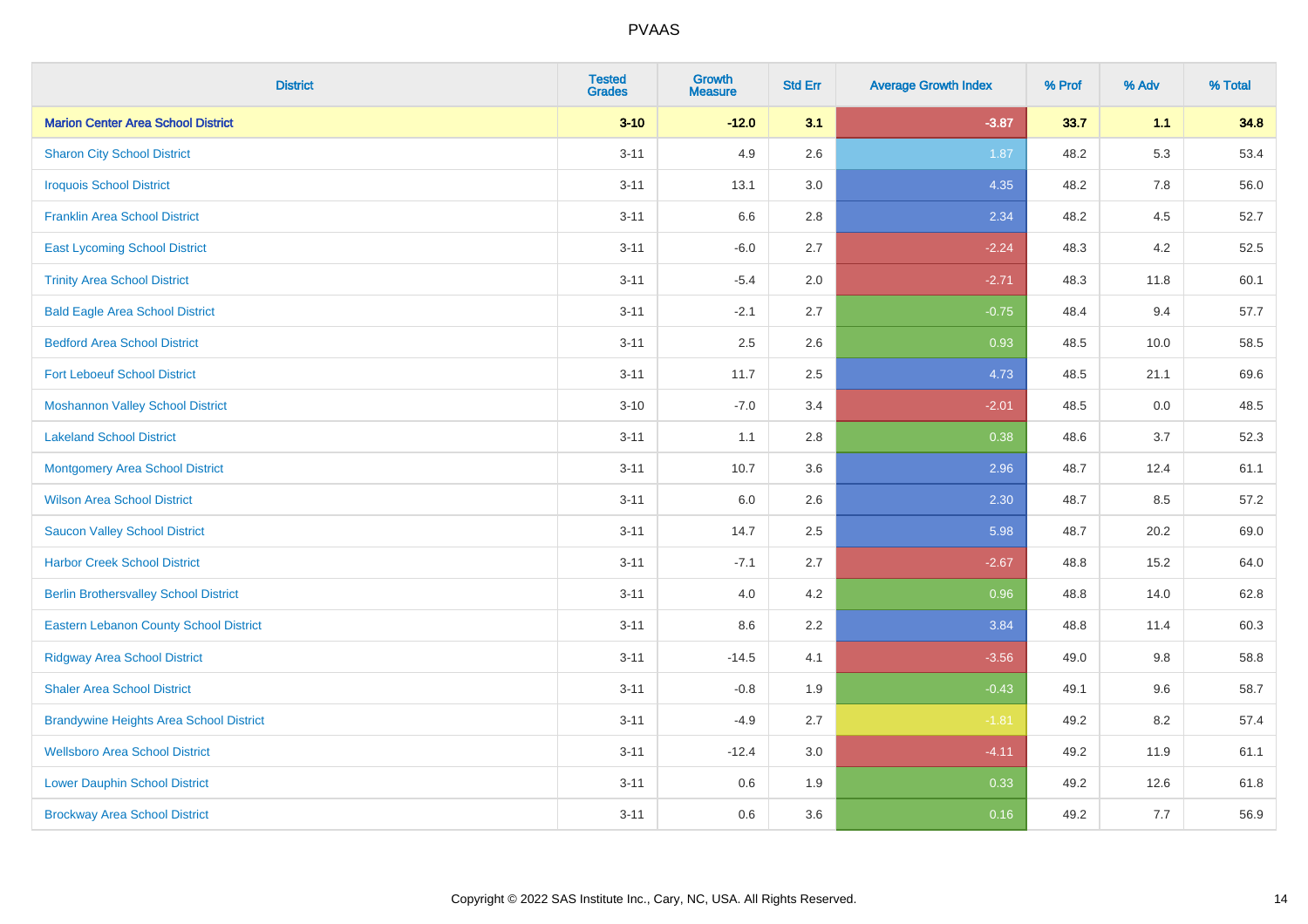| <b>District</b>                                | <b>Tested</b><br><b>Grades</b> | <b>Growth</b><br><b>Measure</b> | <b>Std Err</b> | <b>Average Growth Index</b> | % Prof | % Adv | % Total |
|------------------------------------------------|--------------------------------|---------------------------------|----------------|-----------------------------|--------|-------|---------|
| <b>Marion Center Area School District</b>      | $3 - 10$                       | $-12.0$                         | 3.1            | $-3.87$                     | 33.7   | 1.1   | 34.8    |
| <b>Whitehall-Coplay School District</b>        | $3 - 11$                       | 6.1                             | 1.8            | 3.45                        | 49.3   | 7.4   | 56.6    |
| <b>Avella Area School District</b>             | $3 - 12$                       | $-0.3$                          | 4.7            | $-0.05$                     | 49.3   | 14.5  | 63.8    |
| <b>Wyoming Valley West School District</b>     | $3 - 11$                       | $-2.2$                          | 2.4            | $-0.91$                     | 49.4   | 3.0   | 52.4    |
| <b>Susquehanna Community School District</b>   | $3 - 11$                       | $-2.8$                          | 4.2            | $-0.66$                     | 49.4   | 6.9   | 56.3    |
| <b>Riverside Beaver County School District</b> | $3 - 11$                       | $-14.0$                         | 3.0            | $-4.64$                     | 49.4   | 8.8   | 58.2    |
| <b>Mohawk Area School District</b>             | $3 - 11$                       | $-7.5$                          | 3.1            | $-2.45$                     | 49.4   | 11.0  | 60.4    |
| <b>Twin Valley School District</b>             | $3 - 12$                       | $-3.6$                          | 2.1            | $-1.69$                     | 49.6   | 7.1   | 56.8    |
| Schuylkill Haven Area School District          | $3 - 11$                       | $-15.3$                         | 3.1            | $-4.87$                     | 49.7   | 2.4   | 52.1    |
| <b>Moniteau School District</b>                | $3 - 11$                       | $-11.8$                         | 3.3            | $-3.56$                     | 50.0   | 6.3   | 56.3    |
| <b>Waynesboro Area School District</b>         | $3 - 12$                       | $-6.1$                          | 1.9            | $-3.20$                     | 50.0   | 6.8   | 56.8    |
| <b>Apollo-Ridge School District</b>            | $3 - 12$                       | $-4.7$                          | 3.7            | $-1.24$                     | 50.0   | 10.0  | 60.0    |
| <b>Burgettstown Area School District</b>       | $3 - 11$                       | $-2.1$                          | 3.4            | $-0.62$                     | 50.0   | 1.4   | 51.4    |
| South Side Area School District                | $3 - 11$                       | $-1.6$                          | 3.3            | $-0.48$                     | 50.0   | 6.8   | 56.8    |
| <b>Elizabethtown Area School District</b>      | $3 - 12$                       | $-0.9$                          | 1.9            | $-0.47$                     | 50.0   | 11.2  | 61.2    |
| <b>Glendale School District</b>                | $3 - 10$                       | $-0.9$                          | 3.7            | $-0.24$                     | 50.0   | 5.4   | 55.4    |
| Insight PA Cyber Charter School                | $3 - 11$                       | 0.7                             | 5.7            | 0.12                        | 50.0   | 4.8   | 54.8    |
| <b>Oswayo Valley School District</b>           | $3-12$                         | 8.5                             | 5.0            | 1.68                        | 50.0   | 16.7  | 66.7    |
| Pen Argyl Area School District                 | $3 - 12$                       | 9.2                             | 2.7            | 3.46                        | 50.0   | 12.6  | 62.6    |
| <b>Greenwood School District</b>               | $3 - 11$                       | 15.9                            | 3.9            | 4.11                        | 50.0   | 25.0  | 75.0    |
| <b>Great Valley School District</b>            | $3 - 11$                       | 15.0                            | 1.9            | 7.98                        | 50.0   | 35.0  | 85.0    |
| <b>Centennial School District</b>              | $3 - 10$                       | 7.1                             | 1.7            | 4.29                        | 50.1   | 8.7   | 58.9    |
| Ambridge Area School District                  | $3 - 12$                       | 9.1                             | 2.6            | 3.46                        | 50.4   | 10.7  | 61.1    |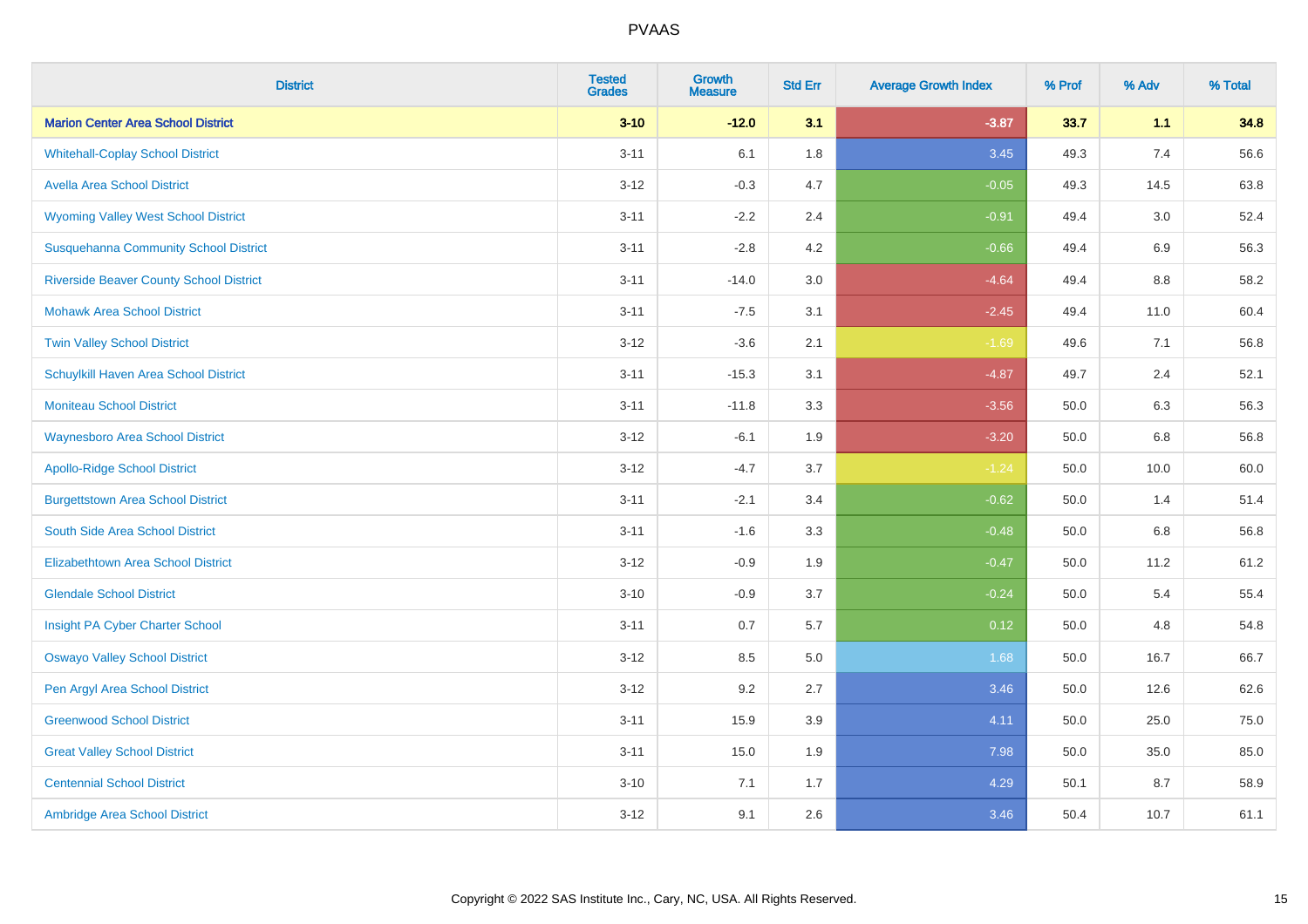| <b>District</b>                           | <b>Tested</b><br><b>Grades</b> | <b>Growth</b><br><b>Measure</b> | <b>Std Err</b> | <b>Average Growth Index</b> | % Prof | % Adv   | % Total |
|-------------------------------------------|--------------------------------|---------------------------------|----------------|-----------------------------|--------|---------|---------|
| <b>Marion Center Area School District</b> | $3 - 10$                       | $-12.0$                         | 3.1            | $-3.87$                     | 33.7   | 1.1     | 34.8    |
| Philadelphia Academy Charter School       | $3 - 11$                       | $-8.9$                          | 2.9            | $-3.04$                     | 50.5   | $2.9\,$ | 53.4    |
| <b>Exeter Township School District</b>    | $3 - 11$                       | $-10.4$                         | 1.9            | $-5.44$                     | 50.6   | 2.7     | 53.3    |
| Shenango Area School District             | $3 - 11$                       | $-2.6$                          | 3.3            | $-0.79$                     | 50.6   | 13.9    | 64.6    |
| <b>Keystone School District</b>           | $3 - 11$                       | 3.1                             | 3.3            | 0.94                        | 50.6   | 6.5     | 57.1    |
| <b>Steel Valley School District</b>       | $3 - 11$                       | 6.5                             | 3.4            | 1.89                        | 50.7   | 5.6     | 56.3    |
| <b>Cocalico School District</b>           | $3 - 11$                       | 10.6                            | 2.0            | 5.18                        | 50.8   | 14.1    | 64.8    |
| <b>Yough School District</b>              | $3 - 10$                       | $-6.6$                          | 2.7            | $-2.43$                     | 50.8   | 4.0     | 54.8    |
| <b>Dubois Area School District</b>        | $3 - 11$                       | $-6.2$                          | 2.0            | $-3.07$                     | 50.9   | 13.4    | 64.3    |
| <b>Cambria Heights School District</b>    | $3 - 10$                       | $-4.1$                          | 3.1            | $-1.32$                     | 51.0   | 6.0     | 57.0    |
| Daniel Boone Area School District         | $3 - 12$                       | 5.7                             | 2.0            | 2.88                        | 51.0   | 11.5    | 62.6    |
| <b>Plum Borough School District</b>       | $3 - 11$                       | $-11.3$                         | 2.2            | $-5.19$                     | 51.1   | 9.0     | 60.1    |
| Northeastern York School District         | $3 - 11$                       | 5.9                             | 2.0            | 3.03                        | 51.1   | 16.6    | 67.6    |
| <b>Lehighton Area School District</b>     | $3 - 11$                       | $-1.6$                          | 2.3            | $-0.70$                     | 51.1   | 5.6     | 56.7    |
| <b>Valley Grove School District</b>       | $3 - 10$                       | $-3.7$                          | 3.7            | $-1.01$                     | 51.2   | 6.1     | 57.3    |
| <b>Millville Area School District</b>     | $3 - 12$                       | $-0.9$                          | 4.7            | $-0.18$                     | 51.4   | 5.4     | 56.8    |
| <b>Central Fulton School District</b>     | $3 - 11$                       | $-0.5$                          | 3.5            | $-0.14$                     | 51.4   | $8.6\,$ | 60.0    |
| <b>Newport School District</b>            | $3 - 12$                       | 1.4                             | 3.5            | 0.41                        | 51.5   | 10.3    | 61.8    |
| <b>Armstrong School District</b>          | $3 - 11$                       | 2.6                             | 1.7            | 1.53                        | 51.5   | 6.1     | 57.6    |
| Northern Bedford County School District   | $3 - 11$                       | 16.5                            | 3.6            | 4.58                        | 51.7   | 20.0    | 71.7    |
| <b>Elizabeth Forward School District</b>  | $3 - 11$                       | $-8.4$                          | 2.4            | $-3.41$                     | 51.7   | 4.0     | 55.7    |
| <b>Conewago Valley School District</b>    | $3 - 12$                       | $-0.9$                          | 2.0            | $-0.45$                     | 51.7   | 9.6     | 61.3    |
| <b>Millersburg Area School District</b>   | $3 - 11$                       | 6.2                             | 3.8            | 1.63                        | 51.8   | 7.4     | 59.3    |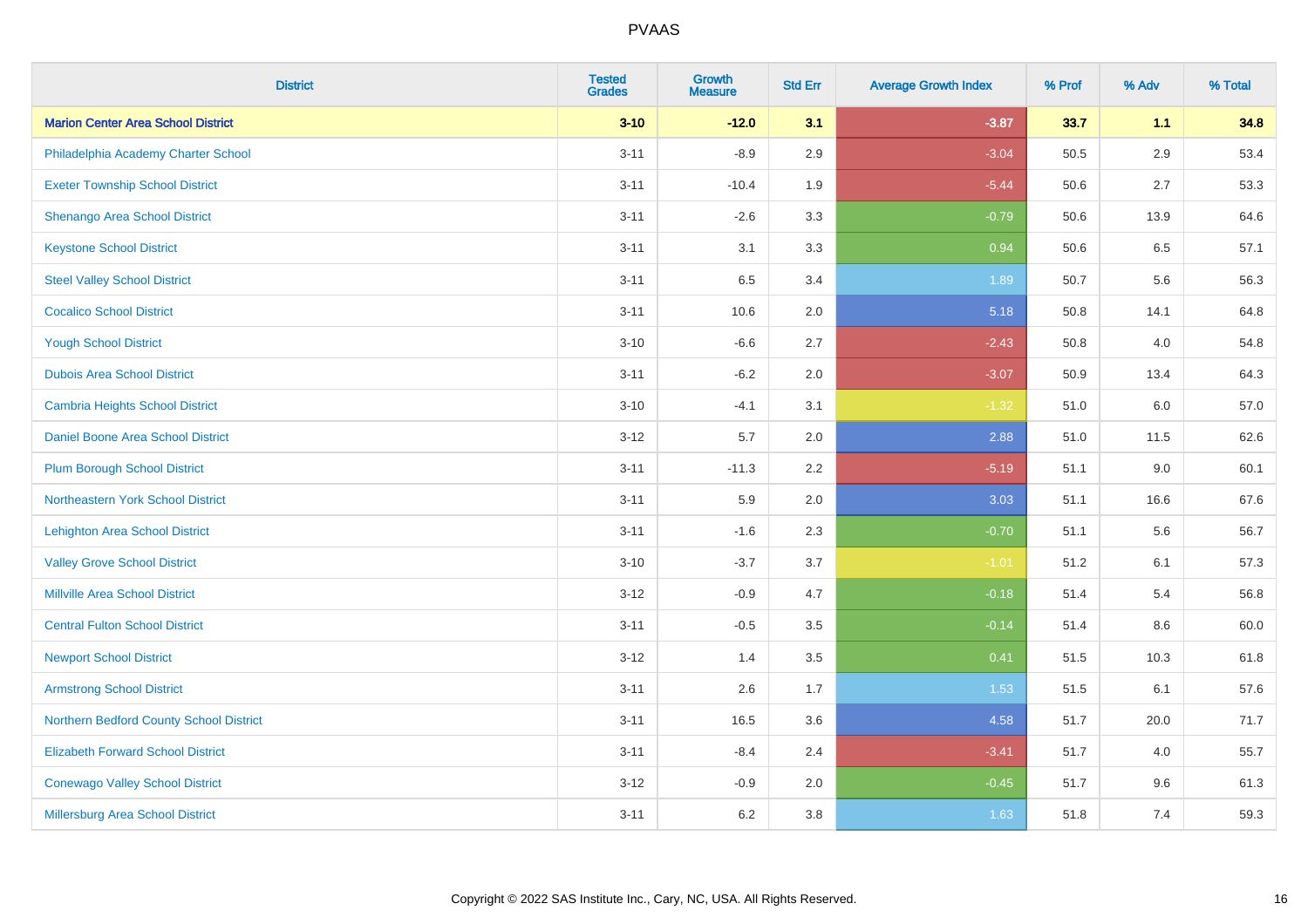| <b>District</b>                             | <b>Tested</b><br><b>Grades</b> | <b>Growth</b><br><b>Measure</b> | <b>Std Err</b> | <b>Average Growth Index</b> | % Prof | % Adv | % Total |
|---------------------------------------------|--------------------------------|---------------------------------|----------------|-----------------------------|--------|-------|---------|
| <b>Marion Center Area School District</b>   | $3 - 10$                       | $-12.0$                         | 3.1            | $-3.87$                     | 33.7   | 1.1   | 34.8    |
| Penn Manor School District                  | $3 - 11$                       | $-0.4$                          | 1.6            | $-0.25$                     | 51.9   | 12.6  | 64.5    |
| <b>Brentwood Borough School District</b>    | $3 - 11$                       | $-5.3$                          | 3.0            | $-1.72$                     | 52.0   | 6.1   | 58.2    |
| <b>North Pocono School District</b>         | $3 - 11$                       | $-2.3$                          | 3.4            | $-0.68$                     | 52.0   | 16.4  | 68.5    |
| <b>Conrad Weiser Area School District</b>   | $3 - 11$                       | 3.6                             | 2.2            | 1.63                        | 52.1   | 2.1   | 54.2    |
| <b>Reynolds School District</b>             | $3 - 10$                       | 0.5                             | 3.4            | 0.16                        | 52.1   | 7.0   | 59.2    |
| Octorara Area School District               | $3 - 11$                       | 9.1                             | 2.4            | 3.82                        | 52.1   | 8.5   | 60.6    |
| <b>Gateway School District</b>              | $3 - 11$                       | $0.8\,$                         | 2.2            | 0.38                        | 52.1   | 13.8  | 65.9    |
| <b>Dover Area School District</b>           | $3-12$                         | 6.0                             | 2.1            | 2.94                        | 52.2   | 6.0   | 58.2    |
| <b>Sayre Area School District</b>           | $3 - 11$                       | 11.2                            | 3.5            | 3.20                        | 52.2   | 7.5   | 59.7    |
| <b>Hanover Public School District</b>       | $3 - 11$                       | 5.2                             | 2.8            | 1.83                        | 52.2   | 14.4  | 66.7    |
| <b>Wayne Highlands School District</b>      | $3 - 11$                       | 7.8                             | 2.4            | 3.23                        | 52.3   | 13.1  | 65.4    |
| Northampton Area School District            | $3 - 11$                       | $4.0\,$                         | 1.6            | 2.51                        | 52.3   | 10.8  | 63.1    |
| <b>Kennett Consolidated School District</b> | $3 - 11$                       | 4.8                             | 1.8            | 2.61                        | 52.5   | 10.7  | 63.2    |
| <b>Wilson School District</b>               | $3 - 12$                       | 8.8                             | 1.5            | 5.96                        | 52.6   | 14.6  | 67.2    |
| <b>Mount Pleasant Area School District</b>  | $3 - 11$                       | $-5.0$                          | 2.6            | $-1.93$                     | 52.6   | 0.0   | 52.6    |
| <b>Old Forge School District</b>            | $3 - 12$                       | $-5.9$                          | 3.4            | $-1.73$                     | 52.9   | 7.1   | 60.0    |
| <b>Line Mountain School District</b>        | $3 - 11$                       | 4.1                             | 3.2            | 1.27                        | 52.9   | 9.2   | 62.1    |
| <b>Haverford Township School District</b>   | $3 - 11$                       | $8.0\,$                         | 1.5            | 5.27                        | 53.0   | 25.5  | 78.6    |
| <b>Allegheny Valley School District</b>     | $3 - 11$                       | 8.5                             | 3.9            | 2.17                        | 53.1   | 12.2  | 65.3    |
| South Butler County School District         | $3 - 10$                       | 3.9                             | 2.5            | 1.54                        | 53.1   | 16.6  | 69.7    |
| <b>Karns City Area School District</b>      | $3 - 11$                       | $-6.0$                          | 2.9            | $-2.03$                     | 53.1   | 8.3   | 61.5    |
| <b>Shippensburg Area School District</b>    | $3 - 11$                       | 9.3                             | 1.9            | 4.84                        | 53.1   | 10.2  | 63.3    |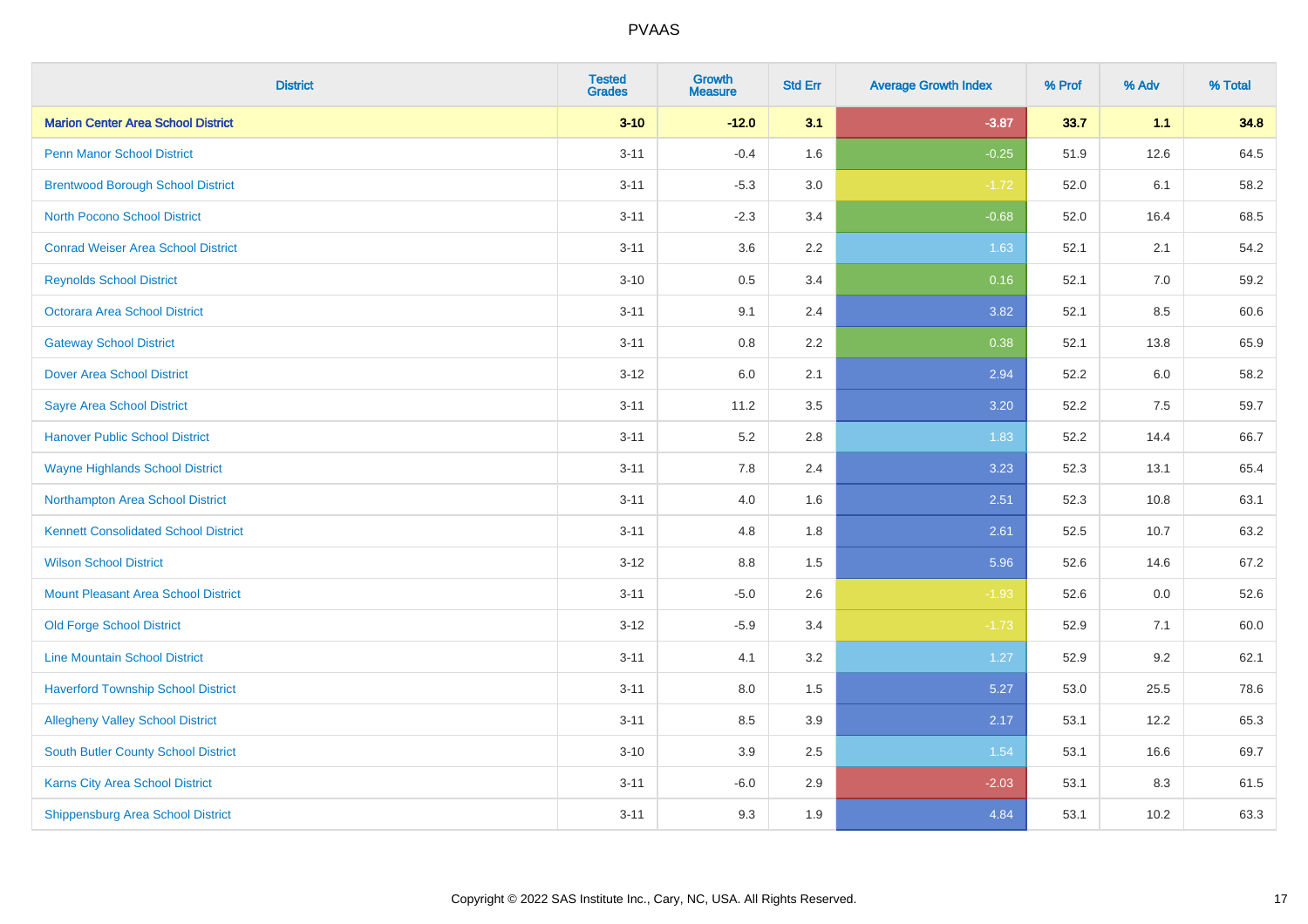| <b>District</b>                                | <b>Tested</b><br><b>Grades</b> | <b>Growth</b><br><b>Measure</b> | <b>Std Err</b> | <b>Average Growth Index</b> | % Prof | % Adv | % Total |
|------------------------------------------------|--------------------------------|---------------------------------|----------------|-----------------------------|--------|-------|---------|
| <b>Marion Center Area School District</b>      | $3 - 10$                       | $-12.0$                         | 3.1            | $-3.87$                     | 33.7   | 1.1   | 34.8    |
| <b>Manheim Township School District</b>        | $3 - 12$                       | $-0.9$                          | 1.6            | $-0.58$                     | 53.2   | 15.5  | 68.7    |
| <b>Manheim Central School District</b>         | $3 - 11$                       | 2.1                             | 2.1            | 1.01                        | 53.2   | 11.6  | 64.8    |
| <b>Keystone Oaks School District</b>           | $3 - 11$                       | $5.5\,$                         | 2.6            | 2.07                        | 53.2   | 12.1  | 65.4    |
| <b>Central Dauphin School District</b>         | $3 - 11$                       | 4.4                             | 1.3            | 3.32                        | 53.3   | 7.4   | 60.7    |
| Northwestern Lehigh School District            | $3 - 11$                       | 2.2                             | 2.3            | 0.93                        | 53.3   | 9.7   | 63.0    |
| Allegheny-Clarion Valley School District       | $3 - 10$                       | 7.8                             | 4.7            | 1.65                        | 53.3   | 3.3   | 56.7    |
| <b>Northgate School District</b>               | $3 - 11$                       | 6.3                             | 3.6            | 1.73                        | 53.3   | 16.7  | 70.0    |
| <b>Greenville Area School District</b>         | $3 - 11$                       | 0.7                             | 2.9            | 0.26                        | 53.4   | 6.9   | 60.3    |
| <b>York Suburban School District</b>           | $3 - 11$                       | 10.1                            | 2.1            | 4.91                        | 53.5   | 27.8  | 81.3    |
| <b>Hempfield Area School District</b>          | $3 - 12$                       | 4.6                             | 1.6            | 2.86                        | 53.5   | 20.1  | 73.6    |
| <b>South Park School District</b>              | $3 - 11$                       | $-11.3$                         | 2.7            | $-4.23$                     | 53.5   | 13.7  | 67.3    |
| <b>Fleetwood Area School District</b>          | $3 - 10$                       | 12.2                            | 2.2            | 5.68                        | 53.5   | 11.6  | 65.2    |
| <b>Camp Hill School District</b>               | $3 - 12$                       | 2.3                             | 3.0            | 0.78                        | 53.6   | 17.5  | 71.1    |
| <b>Valley View School District</b>             | $3 - 11$                       | 18.1                            | 2.4            | 7.42                        | 53.7   | 14.7  | 68.4    |
| <b>Central Columbia School District</b>        | $3 - 12$                       | $-4.8$                          | 2.6            | $-1.86$                     | 53.7   | 14.8  | 68.5    |
| <b>Perkiomen Valley School District</b>        | $3 - 11$                       | $-3.5$                          | 1.6            | $-2.18$                     | 53.8   | 13.4  | 67.2    |
| <b>Palisades School District</b>               | $3 - 11$                       | $-8.7$                          | 2.8            | $-3.06$                     | 53.8   | 6.7   | 60.5    |
| <b>Conemaugh Township Area School District</b> | $3 - 12$                       | $-3.7$                          | 3.4            | $-1.09$                     | 53.8   | 17.6  | 71.4    |
| <b>Wyoming Area School District</b>            | $3 - 10$                       | $-1.3$                          | 2.6            | $-0.50$                     | 53.8   | 10.8  | 64.6    |
| <b>West York Area School District</b>          | $3 - 12$                       | 3.2                             | 2.3            | 1.38                        | 53.8   | 4.4   | 58.2    |
| <b>Girard School District</b>                  | $3 - 11$                       | $-0.6$                          | 2.7            | $-0.22$                     | 53.9   | 15.6  | 69.6    |
| <b>Hampton Township School District</b>        | $3 - 11$                       | 5.1                             | 2.2            | 2.35                        | 54.0   | 28.2  | 82.2    |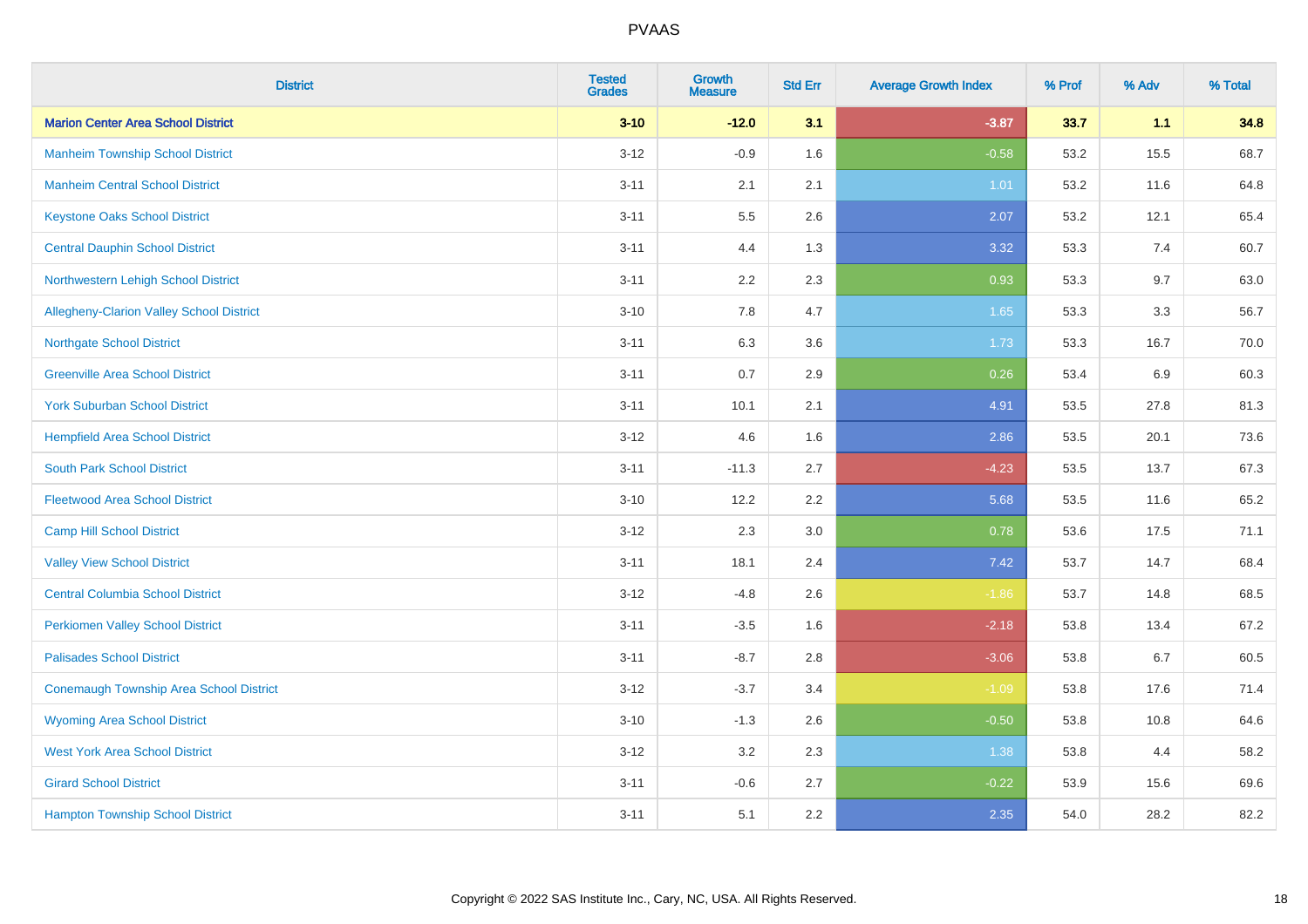| <b>District</b>                             | <b>Tested</b><br><b>Grades</b> | <b>Growth</b><br><b>Measure</b> | <b>Std Err</b> | <b>Average Growth Index</b> | % Prof | % Adv   | % Total |
|---------------------------------------------|--------------------------------|---------------------------------|----------------|-----------------------------|--------|---------|---------|
| <b>Marion Center Area School District</b>   | $3 - 10$                       | $-12.0$                         | 3.1            | $-3.87$                     | 33.7   | 1.1     | 34.8    |
| Northern Tioga School District              | $3 - 12$                       | $-7.5$                          | 2.8            | $-2.64$                     | 54.0   | $1.2\,$ | 55.2    |
| <b>Carlisle Area School District</b>        | $3 - 11$                       | $-5.3$                          | 1.9            | $-2.81$                     | 54.0   | 6.3     | 60.3    |
| Johnsonburg Area School District            | $3 - 11$                       | $-14.1$                         | 3.9            | $-3.62$                     | 54.0   | 4.6     | 58.6    |
| <b>Ellwood City Area School District</b>    | $3 - 11$                       | $-4.2$                          | 3.2            | $-1.29$                     | 54.1   | 14.1    | 68.2    |
| <b>Central Greene School District</b>       | $3 - 11$                       | $-1.6$                          | 2.8            | $-0.55$                     | 54.2   | 2.8     | 57.0    |
| <b>West Shore School District</b>           | $3 - 12$                       | 5.0                             | 1.4            | 3.59                        | 54.2   | 9.4     | 63.6    |
| <b>Loyalsock Township School District</b>   | $3 - 12$                       | 4.2                             | 2.8            | 1.47                        | 54.3   | 2.1     | 56.4    |
| <b>Albert Gallatin Area School District</b> | $3 - 11$                       | $-0.8$                          | 2.4            | $-0.32$                     | 54.5   | 10.0    | 64.6    |
| <b>Wyalusing Area School District</b>       | $3 - 12$                       | 8.8                             | 3.3            | 2.68                        | 54.6   | 11.7    | 66.2    |
| <b>Jenkintown School District</b>           | $3 - 11$                       | 12.5                            | 4.4            | 2.84                        | 54.6   | 29.6    | 84.1    |
| <b>Ephrata Area School District</b>         | $3 - 11$                       | 5.6                             | 1.8            | 3.12                        | 54.7   | 9.5     | 64.2    |
| <b>Chartiers Valley School District</b>     | $3 - 11$                       | $-1.7$                          | 2.0            | $-0.81$                     | 54.7   | 8.4     | 63.1    |
| <b>Derry Township School District</b>       | $3 - 10$                       | 12.8                            | 2.0            | 6.39                        | 54.8   | 25.8    | 80.6    |
| <b>Rose Tree Media School District</b>      | $3 - 10$                       | $-25.6$                         | 2.4            | $-10.76$                    | 54.8   | 6.4     | 61.2    |
| <b>South Eastern School District</b>        | $3 - 11$                       | 0.9                             | 2.4            | 0.39                        | 54.8   | $6.6\,$ | 61.4    |
| <b>Dallas School District</b>               | $3 - 11$                       | $-2.5$                          | 2.2            | $-1.12$                     | 54.9   | 7.6     | 62.4    |
| Southern Columbia Area School District      | $3 - 11$                       | $-14.6$                         | 3.0            | $-4.92$                     | 55.0   | 4.0     | 59.0    |
| <b>Punxsutawney Area School District</b>    | $3 - 11$                       | 4.2                             | 2.9            | 1.45                        | 55.0   | 5.5     | 60.6    |
| <b>Bellwood-Antis School District</b>       | $3 - 10$                       | $-1.2$                          | 3.2            | $-0.39$                     | 55.1   | 10.1    | 65.2    |
| <b>Southern York County School District</b> | $3 - 11$                       | 14.2                            | 2.1            | 6.91                        | 55.1   | 18.1    | 73.1    |
| Lampeter-Strasburg School District          | $3 - 12$                       | $-8.6$                          | 2.0            | $-4.33$                     | 55.1   | 9.8     | 64.8    |
| <b>Schuylkill Valley School District</b>    | $3 - 11$                       | 1.4                             | 2.5            | 0.56                        | 55.1   | 10.2    | 65.3    |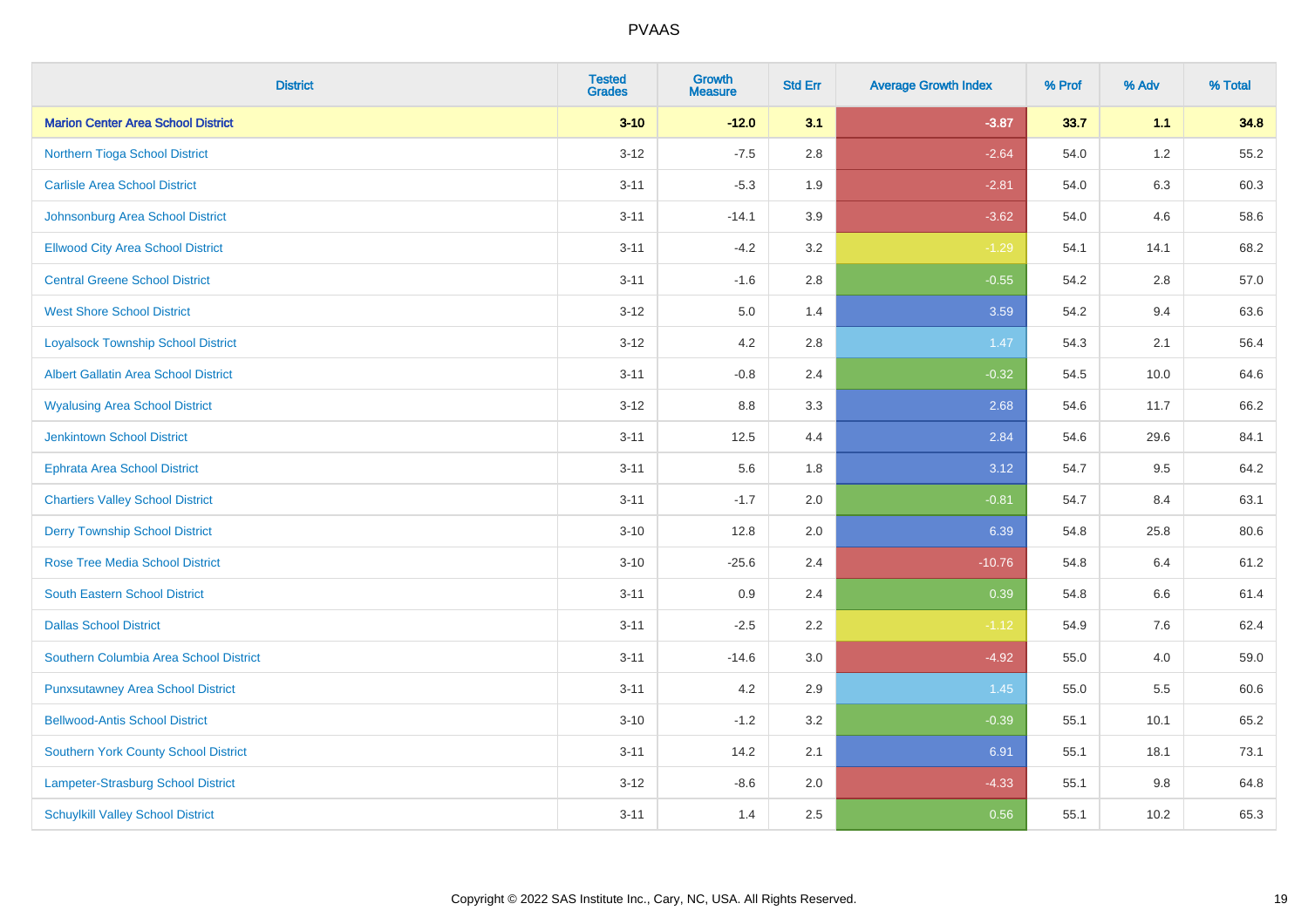| <b>District</b>                             | <b>Tested</b><br><b>Grades</b> | <b>Growth</b><br><b>Measure</b> | <b>Std Err</b> | <b>Average Growth Index</b> | % Prof | % Adv | % Total |
|---------------------------------------------|--------------------------------|---------------------------------|----------------|-----------------------------|--------|-------|---------|
| <b>Marion Center Area School District</b>   | $3 - 10$                       | $-12.0$                         | 3.1            | $-3.87$                     | 33.7   | 1.1   | 34.8    |
| <b>Wilmington Area School District</b>      | $3 - 11$                       | 7.5                             | 3.0            | 2.48                        | 55.1   | 5.1   | 60.2    |
| <b>Spring Grove Area School District</b>    | $3 - 11$                       | 5.6                             | 2.1            | 2.68                        | 55.1   | 15.0  | 70.1    |
| <b>Quaker Valley School District</b>        | $3 - 11$                       | $-2.8$                          | 2.6            | $-1.08$                     | 55.2   | 13.2  | 68.4    |
| <b>Fort Cherry School District</b>          | $3 - 10$                       | $-5.9$                          | 3.8            | $-1.56$                     | 55.2   | 5.2   | 60.3    |
| <b>York Academy Regional Charter School</b> | $3 - 11$                       | 9.0                             | 5.0            | 1.79                        | 55.2   | 0.0   | 55.2    |
| <b>Littlestown Area School District</b>     | $3 - 11$                       | 11.4                            | 2.5            | 4.62                        | 55.2   | 10.4  | 65.6    |
| <b>Boyertown Area School District</b>       | $3 - 11$                       | $-4.7$                          | 1.5            | $-3.17$                     | 55.2   | 11.3  | 66.5    |
| <b>Brookville Area School District</b>      | $3 - 11$                       | 6.9                             | 3.0            | 2.30                        | 55.2   | 15.6  | 70.8    |
| <b>Sharpsville Area School District</b>     | $3 - 11$                       | $-1.4$                          | 3.5            | $-0.40$                     | 55.2   | 13.4  | 68.7    |
| <b>Delaware Valley School District</b>      | $3 - 11$                       | 12.6                            | 1.8            | 6.93                        | 55.2   | 16.2  | 71.4    |
| <b>Upper Adams School District</b>          | $3 - 11$                       | 1.3                             | 2.9            | 0.47                        | 55.2   | 8.6   | 63.8    |
| Lake-Lehman School District                 | $3 - 11$                       | 10.8                            | 2.7            | 3.93                        | 55.3   | 7.9   | 63.2    |
| <b>Kutztown Area School District</b>        | $3 - 12$                       | $-0.2$                          | 3.2            | $-0.05$                     | 55.4   | 13.3  | 68.7    |
| <b>Windber Area School District</b>         | $3 - 11$                       | $-7.2$                          | 3.2            | $-2.24$                     | 55.4   | 7.2   | 62.6    |
| Pennsylvania Leadership Charter School      | $3 - 11$                       | 4.6                             | 2.2            | 2.13                        | 55.4   | 11.2  | 66.7    |
| <b>Greater Latrobe School District</b>      | $3 - 11$                       | 0.6                             | 1.9            | 0.31                        | 55.5   | 14.1  | 69.5    |
| <b>Central York School District</b>         | $3 - 12$                       | 12.3                            | 1.7            | 7.20                        | 55.5   | 11.5  | 67.0    |
| <b>Millcreek Township School District</b>   | $3 - 11$                       | 3.1                             | $1.5$          | 2.06                        | 55.6   | 14.2  | 69.7    |
| <b>Belle Vernon Area School District</b>    | $3 - 11$                       | 6.5                             | 2.6            | 2.44                        | 55.6   | 11.1  | 66.7    |
| <b>Lower Merion School District</b>         | $3 - 11$                       | 19.0                            | 1.3            | 14.93                       | 55.6   | 29.9  | 85.5    |
| West Jefferson Hills School District        | $3 - 11$                       | 1.8                             | 2.1            | 0.88                        | 55.7   | 20.8  | 76.4    |
| <b>Wyomissing Area School District</b>      | $3 - 12$                       | 0.8                             | 2.6            | 0.33                        | 55.7   | 17.6  | 73.3    |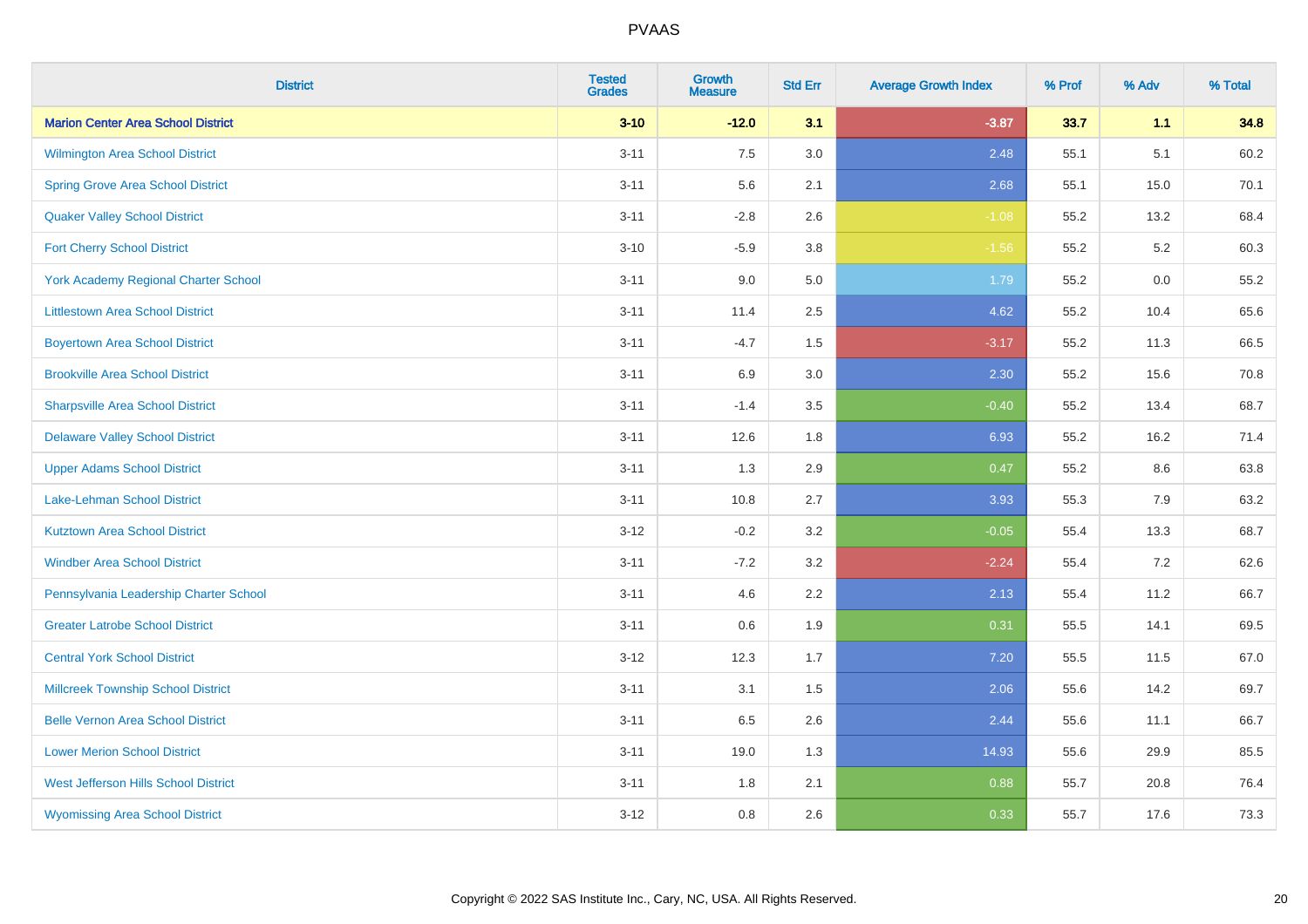| <b>District</b>                              | <b>Tested</b><br><b>Grades</b> | <b>Growth</b><br><b>Measure</b> | <b>Std Err</b> | <b>Average Growth Index</b> | % Prof | % Adv | % Total |
|----------------------------------------------|--------------------------------|---------------------------------|----------------|-----------------------------|--------|-------|---------|
| <b>Marion Center Area School District</b>    | $3 - 10$                       | $-12.0$                         | 3.1            | $-3.87$                     | 33.7   | 1.1   | 34.8    |
| <b>Charleroi School District</b>             | $3 - 11$                       | $-2.6$                          | 3.0            | $-0.86$                     | 55.7   | 7.4   | 63.1    |
| <b>Coudersport Area School District</b>      | $3 - 11$                       | 7.7                             | 3.7            | 2.06                        | 55.7   | 8.2   | 63.9    |
| <b>East Penn School District</b>             | $3 - 11$                       | 4.1                             | 1.3            | 3.27                        | 55.8   | 11.5  | 67.3    |
| <b>North Penn School District</b>            | $3 - 11$                       | 9.1                             | 1.1            | 8.36                        | 55.8   | 17.0  | 72.8    |
| <b>Blackhawk School District</b>             | $3 - 11$                       | 4.7                             | 2.3            | 2.01                        | 55.8   | 8.8   | 64.6    |
| <b>Bloomsburg Area School District</b>       | $3 - 10$                       | 0.7                             | 3.0            | 0.23                        | 55.9   | 11.8  | 67.6    |
| <b>Dallastown Area School District</b>       | $3 - 11$                       | 13.5                            | 1.5            | 8.84                        | 56.0   | 17.9  | 73.8    |
| <b>Mercer Area School District</b>           | $3 - 11$                       | $-0.2$                          | 3.3            | $-0.06$                     | 56.0   | 8.0   | 64.0    |
| <b>Abington School District</b>              | $3 - 10$                       | $-11.5$                         | 1.9            | $-6.00$                     | 56.2   | 11.6  | 67.8    |
| <b>Slippery Rock Area School District</b>    | $3 - 11$                       | $-6.3$                          | 2.5            | $-2.51$                     | 56.2   | 9.5   | 65.7    |
| <b>Otto-Eldred School District</b>           | $3 - 11$                       | $-0.7$                          | 4.2            | $-0.15$                     | 56.2   | 6.2   | 62.5    |
| <b>Central Cambria School District</b>       | $3 - 11$                       | $3.0\,$                         | 2.5            | 1.17                        | 56.2   | 9.7   | 66.0    |
| <b>Avon Grove School District</b>            | $3 - 10$                       | 10.0                            | 1.6            | 6.26                        | 56.3   | 18.6  | 74.9    |
| <b>Eastern York School District</b>          | $3 - 11$                       | 9.6                             | 2.6            | 3.71                        | 56.3   | 12.6  | 68.9    |
| Palmyra Area School District                 | $3 - 11$                       | 5.6                             | 1.9            | 2.96                        | 56.4   | 15.6  | 72.0    |
| <b>Bermudian Springs School District</b>     | $3 - 11$                       | $-5.5$                          | 2.9            | $-1.94$                     | 56.4   | 6.8   | 63.2    |
| Pennsylvania Virtual Charter School          | $3 - 11$                       | 11.8                            | 3.5            | 3.37                        | 56.5   | 11.1  | 67.6    |
| <b>Quakertown Community School District</b>  | $3 - 12$                       | $-4.4$                          | 1.6            | $-2.70$                     | 56.5   | 10.0  | 66.6    |
| <b>Western Beaver County School District</b> | $3 - 11$                       | $-7.8$                          | 4.2            | $-1.87$                     | 56.5   | 6.5   | 63.0    |
| Fox Chapel Area School District              | $3 - 11$                       | 9.8                             | 1.8            | 5.36                        | 56.6   | 28.6  | 85.2    |
| <b>Carbondale Area School District</b>       | $3 - 10$                       | 7.4                             | 3.3            | 2.25                        | 56.6   | 2.6   | 59.2    |
| <b>West Perry School District</b>            | $3 - 11$                       | 12.5                            | 2.5            | 4.99                        | 56.6   | 8.4   | 65.0    |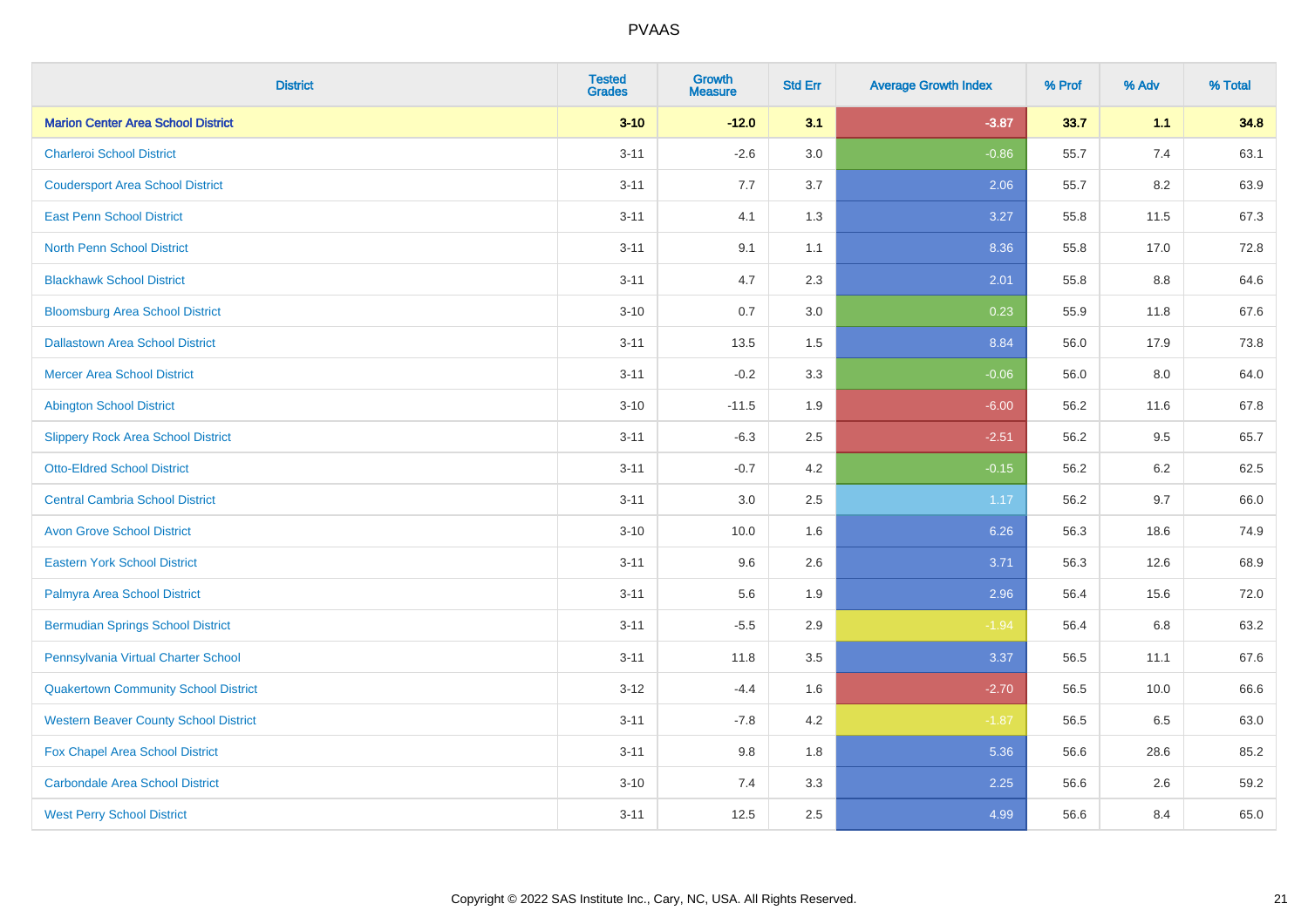| <b>District</b>                               | <b>Tested</b><br><b>Grades</b> | <b>Growth</b><br><b>Measure</b> | <b>Std Err</b> | <b>Average Growth Index</b> | % Prof | % Adv   | % Total |
|-----------------------------------------------|--------------------------------|---------------------------------|----------------|-----------------------------|--------|---------|---------|
| <b>Marion Center Area School District</b>     | $3 - 10$                       | $-12.0$                         | 3.1            | $-3.87$                     | 33.7   | 1.1     | 34.8    |
| 21st Century Cyber Charter School             | $6 - 12$                       | 5.7                             | 2.3            | 2.50                        | 56.7   | $8.3\,$ | 65.0    |
| <b>Southmoreland School District</b>          | $3 - 11$                       | $-8.3$                          | 3.6            | $-2.32$                     | 56.8   | 7.2     | 64.0    |
| Selinsgrove Area School District              | $3 - 12$                       | 8.3                             | 2.3            | 3.54                        | 56.8   | 10.0    | 66.8    |
| <b>Clarion-Limestone Area School District</b> | $3 - 12$                       | $-2.5$                          | 4.1            | $-0.60$                     | 56.8   | 6.8     | 63.6    |
| <b>Central Valley School District</b>         | $3 - 10$                       | 4.8                             | 2.4            | 1.98                        | 56.9   | 9.0     | 65.9    |
| Owen J Roberts School District                | $3 - 11$                       | $-12.3$                         | 1.6            | $-7.61$                     | 57.0   | 11.9    | 69.0    |
| <b>Lewisburg Area School District</b>         | $3 - 11$                       | $-2.7$                          | 2.6            | $-1.03$                     | 57.0   | 18.5    | 75.6    |
| Saint Marys Area School District              | $3 - 11$                       | 7.8                             | 2.6            | 3.04                        | 57.0   | 8.2     | 65.2    |
| <b>Hollidaysburg Area School District</b>     | $3 - 11$                       | 6.0                             | 2.1            | 2.88                        | 57.1   | 12.3    | 69.4    |
| Mechanicsburg Area School District            | $3 - 11$                       | 5.9                             | 1.8            | 3.29                        | 57.2   | 13.7    | 70.9    |
| <b>Seneca Valley School District</b>          | $3 - 11$                       | $-1.4$                          | 1.4            | $-0.99$                     | 57.2   | 11.4    | 68.6    |
| <b>Fairview School District</b>               | $3 - 11$                       | 3.4                             | 2.6            | 1.32                        | 57.2   | 17.6    | 74.8    |
| <b>Pleasant Valley School District</b>        | $3 - 11$                       | 3.1                             | 2.0            | 1.57                        | 57.2   | 5.5     | 62.8    |
| <b>Danville Area School District</b>          | $3 - 11$                       | 0.4                             | 2.6            | 0.15                        | 57.4   | 18.4    | 75.7    |
| Northern York County School District          | $3 - 11$                       | 15.6                            | 2.0            | 7.98                        | 57.4   | 11.5    | 68.8    |
| <b>Kiski Area School District</b>             | $3 - 11$                       | $-3.7$                          | 2.0            | $-1.86$                     | 57.4   | 10.4    | 67.8    |
| <b>Crestwood School District</b>              | $3 - 11$                       | $-0.4$                          | 2.4            | $-0.17$                     | 57.4   | 17.0    | 74.4    |
| <b>Beaver Area School District</b>            | $3 - 10$                       | 4.7                             | 2.4            | 1.94                        | 57.4   | 16.8    | 74.2    |
| <b>Palmerton Area School District</b>         | $3 - 11$                       | $-1.2$                          | 3.0            | $-0.39$                     | 57.4   | 5.0     | 62.4    |
| <b>Hermitage School District</b>              | $3 - 12$                       | 3.8                             | 2.4            | 1.60                        | 57.5   | 9.3     | 66.8    |
| <b>Freeport Area School District</b>          | $3 - 10$                       | 9.7                             | 2.5            | 3.91                        | 57.5   | 17.8    | 75.3    |
| <b>Marple Newtown School District</b>         | $3 - 11$                       | 2.0                             | 2.4            | 0.81                        | 57.6   | 12.8    | 70.4    |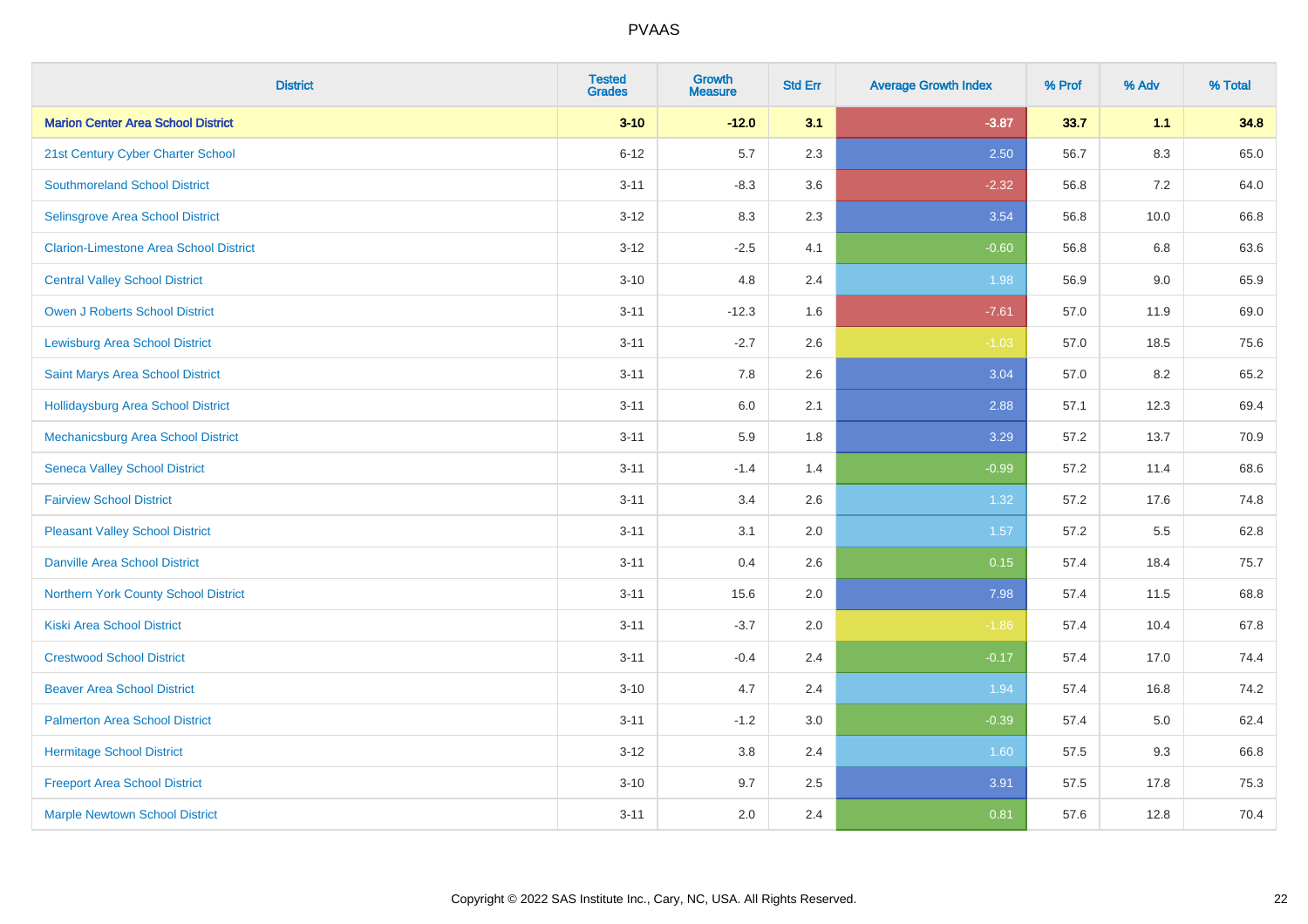| <b>District</b>                                | <b>Tested</b><br><b>Grades</b> | <b>Growth</b><br><b>Measure</b> | <b>Std Err</b> | <b>Average Growth Index</b> | % Prof | % Adv   | % Total |
|------------------------------------------------|--------------------------------|---------------------------------|----------------|-----------------------------|--------|---------|---------|
| <b>Marion Center Area School District</b>      | $3 - 10$                       | $-12.0$                         | 3.1            | $-3.87$                     | 33.7   | 1.1     | 34.8    |
| <b>Southeastern Greene School District</b>     | $3 - 10$                       | 3.3                             | 4.6            | 0.72                        | 57.6   | 6.1     | 63.6    |
| <b>Mcguffey School District</b>                | $3 - 11$                       | 2.1                             | 2.6            | 0.81                        | 57.7   | 3.1     | 60.8    |
| <b>Upper Perkiomen School District</b>         | $3 - 11$                       | 22.1                            | 2.1            | 10.74                       | 57.7   | 13.2    | 70.9    |
| <b>Mountain View School District</b>           | $3 - 11$                       | 20.9                            | 3.5            | 5.91                        | 57.8   | 20.3    | 78.1    |
| <b>Fairfield Area School District</b>          | $3 - 11$                       | $-5.6$                          | 3.4            | $-1.66$                     | 57.9   | 4.0     | 61.8    |
| <b>Riverview School District</b>               | $3 - 11$                       | $-4.6$                          | 3.8            | $-1.20$                     | 57.9   | 15.8    | 73.7    |
| <b>Upper Moreland Township School District</b> | $3 - 11$                       | $-5.0$                          | 2.2            | $-2.31$                     | 57.9   | 4.0     | 61.9    |
| <b>Mars Area School District</b>               | $3 - 10$                       | 5.7                             | 2.1            | 2.75                        | 57.9   | 18.2    | 76.1    |
| <b>Midd-West School District</b>               | $3 - 11$                       | 10.3                            | 2.7            | 3.80                        | 58.0   | 13.4    | 71.4    |
| <b>State College Area School District</b>      | $3 - 11$                       | 20.5                            | 1.4            | 14.33                       | 58.0   | 25.9    | 84.0    |
| <b>Parkland School District</b>                | $3 - 11$                       | 5.3                             | 1.2            | 4.30                        | 58.0   | 22.3    | 80.4    |
| <b>Hempfield School District</b>               | $3 - 11$                       | 0.1                             | 1.4            | 0.08                        | 58.2   | $9.9\,$ | 68.2    |
| <b>Abington Heights School District</b>        | $3 - 11$                       | 13.5                            | 2.2            | 6.27                        | 58.3   | 16.2    | 74.5    |
| <b>Wissahickon School District</b>             | $3 - 10$                       | 12.5                            | 1.8            | 6.85                        | 58.3   | 22.4    | 80.7    |
| <b>Commodore Perry School District</b>         | $3 - 11$                       | 3.2                             | 5.5            | 0.58                        | 58.3   | 0.0     | 58.3    |
| <b>Hopewell Area School District</b>           | $3 - 11$                       | 2.6                             | 2.7            | 0.97                        | 58.4   | 4.0     | 62.4    |
| <b>Norwin School District</b>                  | $3 - 11$                       | 18.0                            | 1.7            | 10.37                       | 58.5   | 27.0    | 85.4    |
| <b>Burrell School District</b>                 | $3 - 11$                       | 4.5                             | 3.1            | 1.48                        | 58.5   | 13.8    | 72.3    |
| <b>Baldwin-Whitehall School District</b>       | $3 - 11$                       | 1.8                             | 1.9            | 0.94                        | 58.6   | 8.6     | 67.1    |
| <b>Moon Area School District</b>               | $3 - 11$                       | 8.2                             | 1.9            | 4.25                        | 58.7   | 18.5    | 77.2    |
| <b>Neshaminy School District</b>               | $3 - 11$                       | 4.0                             | 1.3            | 3.02                        | 58.7   | 9.5     | 68.2    |
| <b>Canon-Mcmillan School District</b>          | $3 - 11$                       | $-0.8$                          | 1.6            | $-0.50$                     | 58.7   | 15.9    | 74.6    |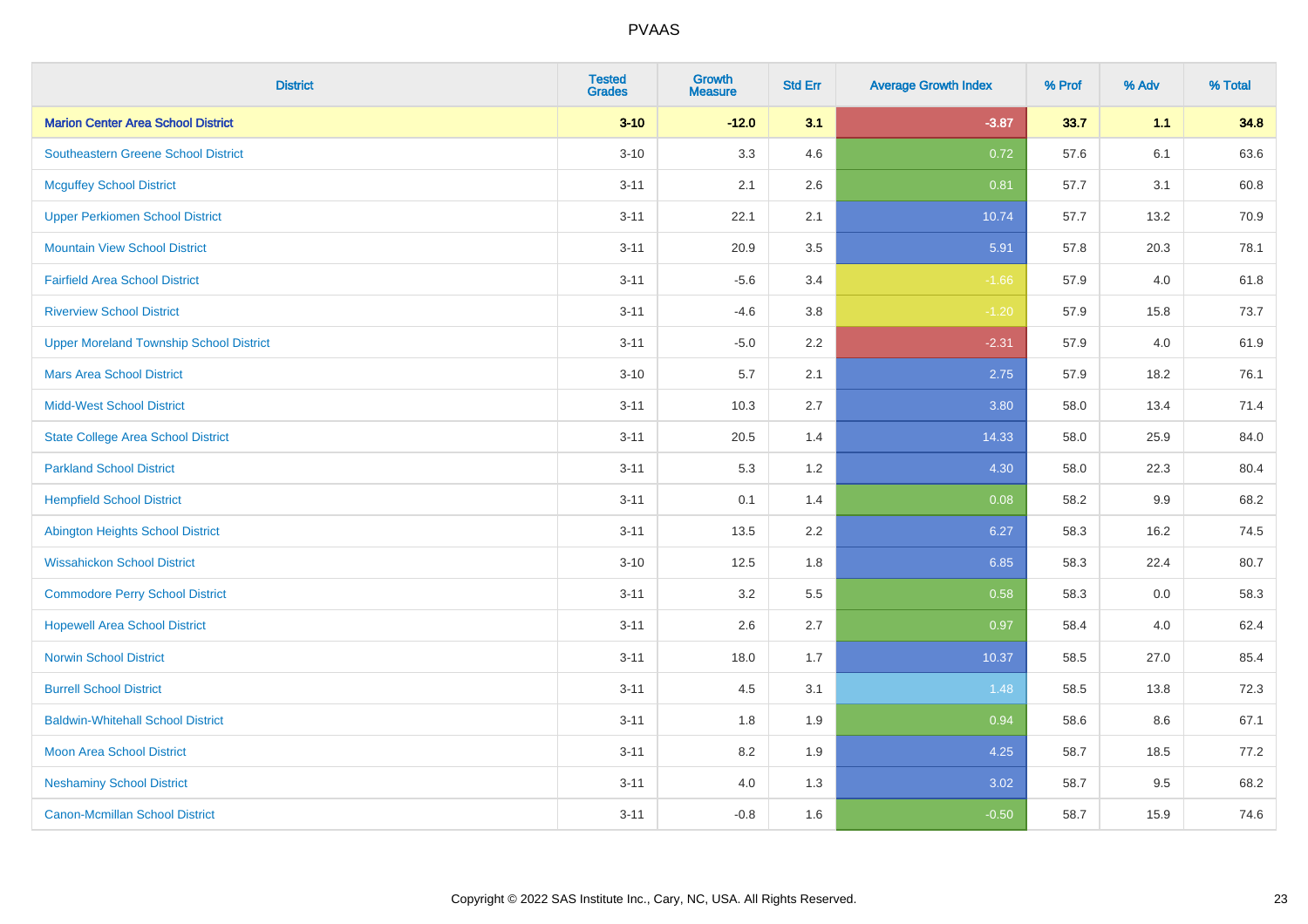| <b>District</b>                                    | <b>Tested</b><br><b>Grades</b> | <b>Growth</b><br><b>Measure</b> | <b>Std Err</b> | <b>Average Growth Index</b> | % Prof | % Adv   | % Total |
|----------------------------------------------------|--------------------------------|---------------------------------|----------------|-----------------------------|--------|---------|---------|
| <b>Marion Center Area School District</b>          | $3 - 10$                       | $-12.0$                         | 3.1            | $-3.87$                     | 33.7   | 1.1     | 34.8    |
| <b>Avon Grove Charter School</b>                   | $3 - 11$                       | 9.0                             | 2.9            | 3.13                        | 58.8   | 16.7    | 75.5    |
| <b>North Hills School District</b>                 | $3 - 11$                       | $-1.8$                          | 1.8            | $-0.96$                     | 59.1   | 14.1    | 73.2    |
| <b>School Lane Charter School</b>                  | $3 - 11$                       | 12.4                            | 3.6            | 3.43                        | 59.1   | $9.8\,$ | 68.9    |
| <b>Ligonier Valley School District</b>             | $3 - 11$                       | 4.2                             | 3.1            | 1.34                        | 59.1   | 10.3    | 69.5    |
| <b>Nazareth Area School District</b>               | $3 - 11$                       | $-4.7$                          | 1.7            | $-2.82$                     | 59.2   | 9.9     | 69.0    |
| <b>Westinghouse Arts Academy Charter School</b>    | $9 - 10$                       | $-0.7$                          | 3.6            | $-0.19$                     | 59.2   | 8.4     | 67.6    |
| <b>Upper Merion Area School District</b>           | $3 - 11$                       | 15.3                            | 2.0            | 7.62                        | 59.3   | 19.3    | 78.6    |
| Capital Area School for the Arts Charter School    | $9 - 11$                       | 5.8                             | 4.1            | 1.39                        | 59.3   | 18.6    | 78.0    |
| North Allegheny School District                    | $3 - 11$                       | 17.4                            | 1.3            | 13.52                       | 59.5   | 28.1    | 87.6    |
| <b>Lincoln Park Performing Arts Charter School</b> | $7 - 11$                       | 3.6                             | 2.5            | 1.42                        | 59.6   | 14.7    | 74.3    |
| <b>Chartiers-Houston School District</b>           | $3 - 10$                       | $-8.6$                          | 3.5            | $-2.41$                     | 59.7   | 4.5     | 64.2    |
| <b>Avonworth School District</b>                   | $3 - 10$                       | $-12.6$                         | 3.1            | $-4.01$                     | 59.8   | 4.6     | 64.4    |
| <b>Peters Township School District</b>             | $3 - 11$                       | 5.0                             | 1.8            | 2.76                        | 59.8   | 26.1    | 85.9    |
| <b>Phoenixville Area School District</b>           | $3 - 11$                       | $-1.7$                          | 2.1            | $-0.83$                     | 59.9   | 10.6    | 70.5    |
| <b>Derry Area School District</b>                  | $3 - 11$                       | 13.2                            | 2.8            | 4.69                        | 60.0   | 12.5    | 72.5    |
| Downingtown Area School District                   | $3 - 11$                       | 12.1                            | 1.1            | 10.67                       | 60.0   | 23.5    | 83.6    |
| <b>Pennsbury School District</b>                   | $3 - 11$                       | 11.7                            | 1.5            | 7.90                        | 60.1   | 21.3    | 81.3    |
| <b>South Western School District</b>               | $3 - 12$                       | 3.9                             | 1.9            | 2.08                        | 60.2   | 8.1     | 68.3    |
| <b>Colonial School District</b>                    | $3 - 11$                       | 14.0                            | 1.7            | 8.21                        | 60.2   | 19.6    | 79.8    |
| <b>Conestoga Valley School District</b>            | $3 - 11$                       | 8.7                             | 1.8            | 4.69                        | 60.3   | 13.5    | 73.8    |
| <b>United School District</b>                      | $3 - 11$                       | 2.1                             | 3.4            | 0.63                        | 60.3   | 6.6     | 66.9    |
| <b>Lakeview School District</b>                    | $3 - 11$                       | $-0.9$                          | 3.7            | $-0.24$                     | 60.3   | 3.2     | 63.5    |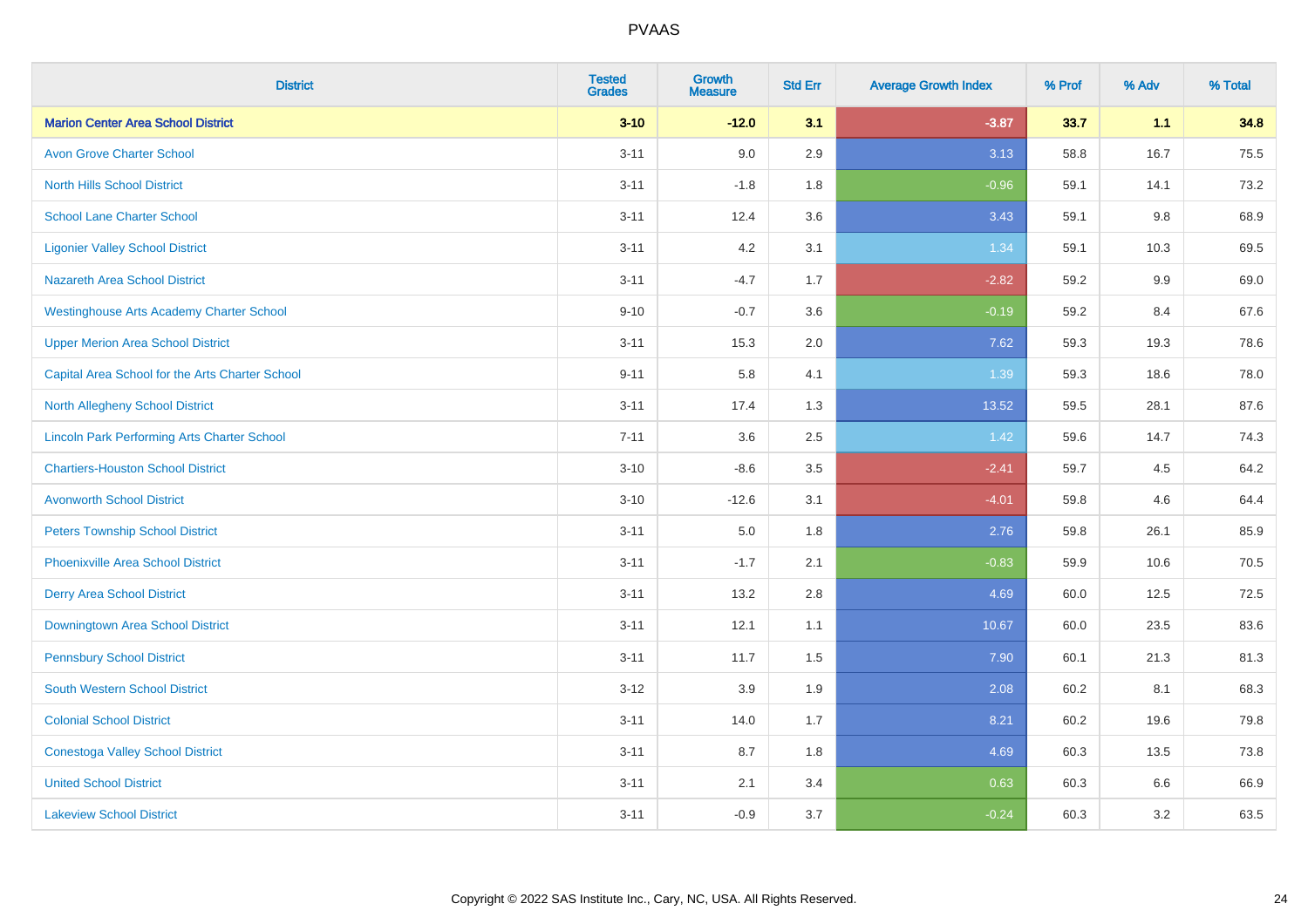| <b>District</b>                           | <b>Tested</b><br><b>Grades</b> | <b>Growth</b><br><b>Measure</b> | <b>Std Err</b> | <b>Average Growth Index</b> | % Prof | % Adv   | % Total |
|-------------------------------------------|--------------------------------|---------------------------------|----------------|-----------------------------|--------|---------|---------|
| <b>Marion Center Area School District</b> | $3 - 10$                       | $-12.0$                         | 3.1            | $-3.87$                     | 33.7   | 1.1     | 34.8    |
| <b>Tyrone Area School District</b>        | $3 - 12$                       | 19.7                            | 2.5            | 7.87                        | 60.4   | 16.7    | 77.1    |
| <b>Everett Area School District</b>       | $3 - 11$                       | 5.0                             | 3.4            | 1.47                        | 60.5   | 1.3     | 61.8    |
| <b>Donegal School District</b>            | $3 - 12$                       | 3.1                             | 2.4            | 1.29                        | 60.6   | 9.1     | 69.7    |
| <b>Pine-Richland School District</b>      | $3 - 11$                       | 11.5                            | 1.8            | 6.31                        | 60.6   | 24.4    | 85.0    |
| <b>Cumberland Valley School District</b>  | $3 - 12$                       | 18.5                            | 1.3            | 14.64                       | 60.7   | 23.4    | 84.1    |
| East Pennsboro Area School District       | $3 - 11$                       | $-4.2$                          | 2.5            | $-1.71$                     | 60.8   | 8.5     | 69.3    |
| <b>Upper Dublin School District</b>       | $3 - 12$                       | 15.4                            | 1.8            | 8.53                        | 60.8   | 24.8    | 85.6    |
| Spring-Ford Area School District          | $3 - 11$                       | 6.0                             | 1.3            | 4.46                        | 60.8   | 16.5    | 77.4    |
| <b>Springfield School District</b>        | $3 - 11$                       | 13.8                            | 1.7            | 7.99                        | 60.9   | 21.5    | 82.4    |
| <b>New Brighton Area School District</b>  | $3 - 11$                       | 4.6                             | 3.1            | 1.47                        | 60.9   | 5.8     | 66.7    |
| South Fayette Township School District    | $3 - 11$                       | 1.7                             | 2.0            | 0.88                        | 61.0   | 26.5    | 87.6    |
| <b>Montour School District</b>            | $3 - 11$                       | $-1.8$                          | 2.1            | $-0.88$                     | 61.4   | 15.1    | 76.5    |
| <b>Deer Lakes School District</b>         | $3 - 11$                       | 17.0                            | 2.7            | 6.32                        | 61.5   | 16.4    | 77.9    |
| Penn Cambria School District              | $3 - 11$                       | $-0.0$                          | 2.7            | $-0.01$                     | 61.5   | 7.7     | 69.2    |
| <b>Union Area School District</b>         | $3 - 11$                       | 1.9                             | 4.3            | 0.44                        | 61.5   | $0.0\,$ | 61.5    |
| <b>Halifax Area School District</b>       | $3 - 11$                       | 4.7                             | 3.9            | 1.22                        | 61.5   | 9.6     | 71.2    |
| <b>Souderton Area School District</b>     | $3 - 11$                       | 12.4                            | 1.5            | 8.28                        | 61.7   | 15.2    | 76.9    |
| <b>Upper Saint Clair School District</b>  | $3 - 11$                       | 18.5                            | 1.7            | 10.65                       | 61.8   | 30.1    | 91.9    |
| Mt Lebanon School District                | $3 - 11$                       | $-1.0$                          | 1.5            | $-0.70$                     | 61.9   | 24.0    | 85.9    |
| <b>Richland School District</b>           | $3 - 11$                       | 6.7                             | 2.9            | 2.33                        | 62.2   | 19.2    | 81.4    |
| <b>General Mclane School District</b>     | $3 - 11$                       | 3.1                             | 2.9            | 1.07                        | 62.3   | 4.9     | 67.2    |
| <b>Penn-Trafford School District</b>      | $3 - 11$                       | 13.4                            | 1.7            | 7.87                        | 62.3   | 21.9    | 84.2    |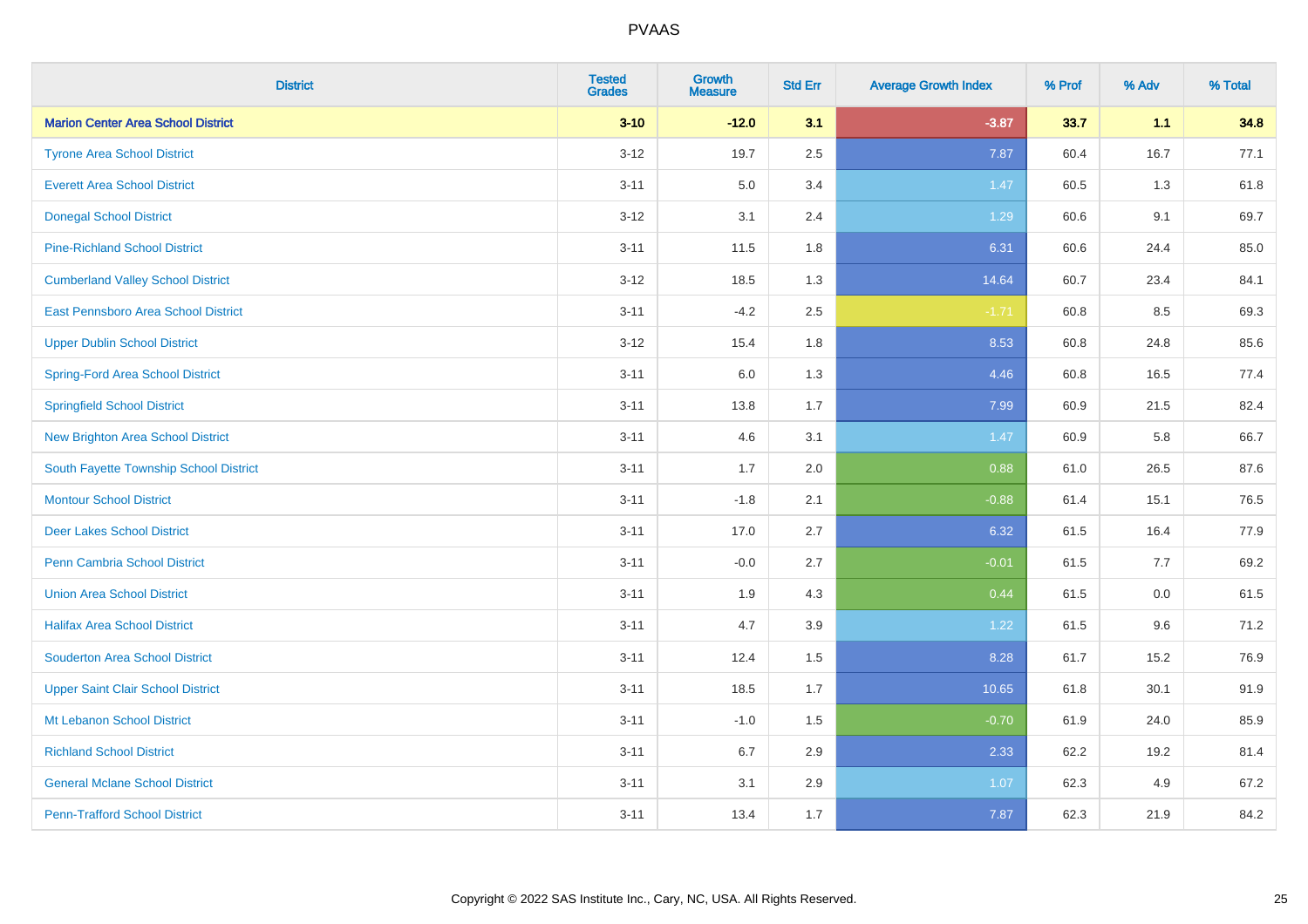| <b>District</b>                                | <b>Tested</b><br><b>Grades</b> | <b>Growth</b><br><b>Measure</b> | <b>Std Err</b> | <b>Average Growth Index</b> | % Prof | % Adv | % Total |
|------------------------------------------------|--------------------------------|---------------------------------|----------------|-----------------------------|--------|-------|---------|
| <b>Marion Center Area School District</b>      | $3 - 10$                       | $-12.0$                         | 3.1            | $-3.87$                     | 33.7   | 1.1   | 34.8    |
| Lehigh Valley Charter High School For The Arts | $9 - 10$                       | 7.3                             | 2.6            | 2.82                        | 62.3   | 18.2  | 80.5    |
| <b>Neshannock Township School District</b>     | $3 - 10$                       | $-9.7$                          | 2.9            | $-3.34$                     | 62.4   | 5.6   | 67.9    |
| <b>Uniontown Area School District</b>          | $3 - 11$                       | 6.0                             | 3.2            | 1.87                        | 62.4   | 5.9   | 68.2    |
| <b>Greencastle-Antrim School District</b>      | $3 - 11$                       | $-3.0$                          | 2.2            | $-1.36$                     | 62.4   | 9.9   | 72.3    |
| <b>Methacton School District</b>               | $3 - 11$                       | 2.5                             | 1.7            | 1.43                        | 62.5   | 16.4  | 79.0    |
| <b>North East School District</b>              | $3 - 11$                       | $-9.3$                          | 3.1            | $-3.02$                     | 62.6   | 14.4  | 77.0    |
| <b>Springfield Township School District</b>    | $3 - 11$                       | $-18.9$                         | 3.2            | $-5.88$                     | 62.6   | 3.6   | 66.3    |
| <b>Lower Moreland Township School District</b> | $3 - 11$                       | 2.0                             | 2.2            | 0.95                        | 62.8   | 17.0  | 79.8    |
| <b>Council Rock School District</b>            | $3 - 11$                       | 8.9                             | 1.2            | 7.65                        | 62.8   | 16.6  | 79.4    |
| <b>Central Bucks School District</b>           | $3 - 11$                       | 1.6                             | 0.9            | 1.66                        | 63.0   | 16.8  | 79.8    |
| <b>West Allegheny School District</b>          | $3 - 12$                       | 4.0                             | 2.1            | 1.96                        | 63.1   | 15.7  | 78.8    |
| <b>Belmont Charter School</b>                  | $3 - 10$                       | 16.0                            | 6.5            | 2.45                        | 64.3   | 0.0   | 64.3    |
| <b>Wallingford-Swarthmore School District</b>  | $3 - 10$                       | 0.9                             | 2.4            | 0.38                        | 64.4   | 22.7  | 87.1    |
| <b>Jamestown Area School District</b>          | $3 - 11$                       | 13.5                            | 4.2            | 3.19                        | 64.4   | 13.3  | 77.8    |
| <b>Shanksville-Stonycreek School District</b>  | $3 - 10$                       | 7.0                             | 5.9            | 1.20                        | 64.7   | 17.6  | 82.4    |
| <b>Radnor Township School District</b>         | $3 - 12$                       | 1.0                             | 2.1            | 0.50                        | 65.0   | 23.2  | 88.2    |
| <b>Bethel Park School District</b>             | $3 - 11$                       | 5.6                             | 1.8            | 3.18                        | 65.3   | 18.6  | 83.9    |
| <b>Southern Lehigh School District</b>         | $3 - 11$                       | $-0.4$                          | 2.3            | $-0.17$                     | 66.1   | 11.9  | 78.0    |
| <b>Sullivan County School District</b>         | $3 - 10$                       | $-4.0$                          | 4.4            | $-0.90$                     | 66.7   | 2.6   | 69.2    |
| <b>Franklin Regional School District</b>       | $3 - 11$                       | 2.0                             | 1.9            | 1.02                        | 66.7   | 15.5  | 82.1    |
| <b>West Chester Area School District</b>       | $3 - 11$                       | 12.6                            | 1.2            | 10.38                       | 66.8   | 20.2  | 87.0    |
| <b>Garnet Valley School District</b>           | $3 - 10$                       | 10.9                            | 1.7            | 6.53                        | 67.1   | 19.0  | 86.1    |